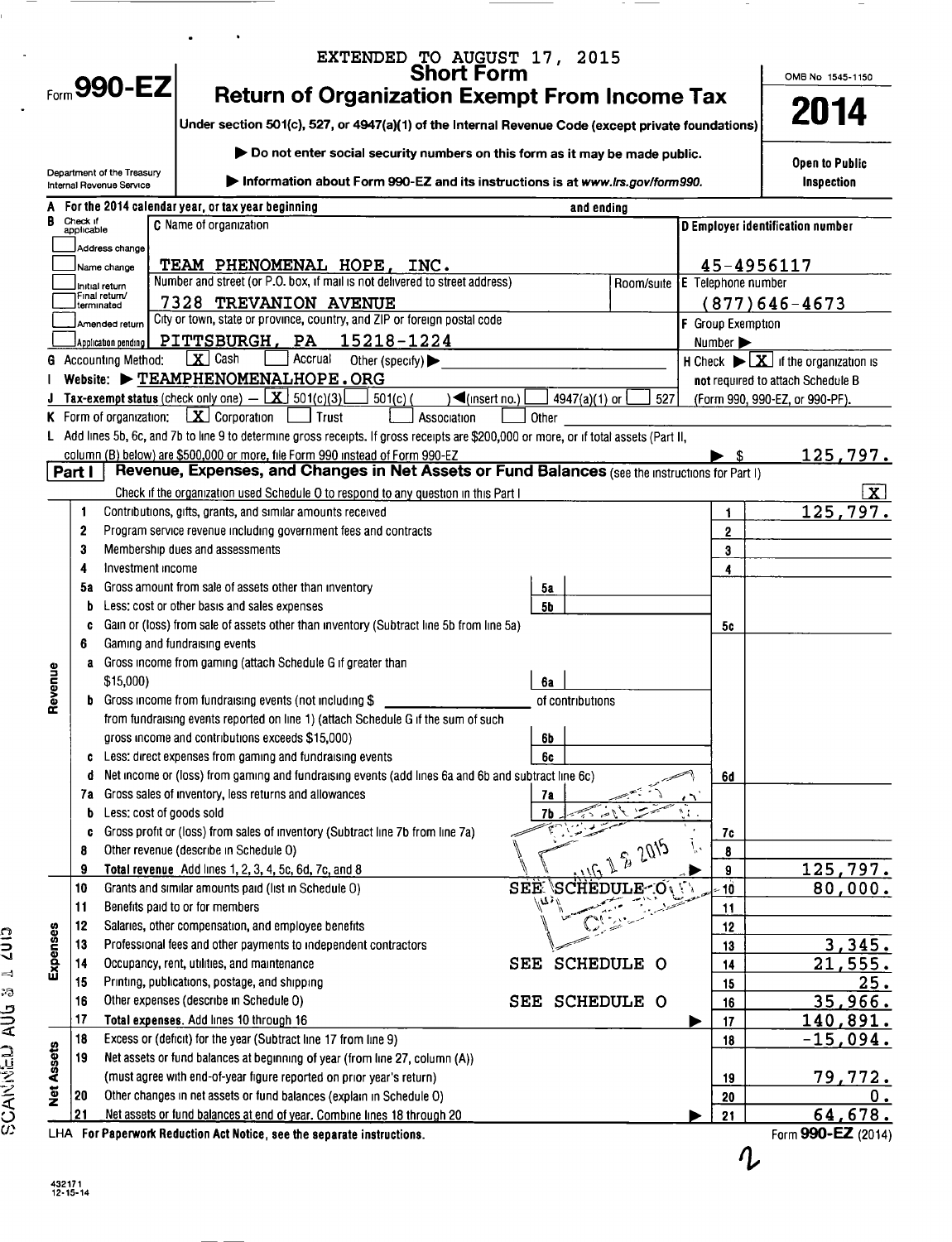| Form 990-EZ (2014)<br>TEAM PHENOMENAL HOPE, INC.                                                                                                           |                     |                                       | 45-4956117                               | Page 2                                                     |
|------------------------------------------------------------------------------------------------------------------------------------------------------------|---------------------|---------------------------------------|------------------------------------------|------------------------------------------------------------|
| <b>Balance Sheets (see the instructions for Part II)</b><br>Part II                                                                                        |                     |                                       |                                          |                                                            |
| Check if the organization used Schedule O to respond to any question in this Part II                                                                       |                     |                                       |                                          | $\overline{\mathbf{x}}$                                    |
|                                                                                                                                                            |                     | (A) Beginning of year                 |                                          | (B) End of year                                            |
| Cash, savings, and investments<br>22<br>Land and buildings<br>23                                                                                           |                     | 69,620.                               | 22<br>23                                 | 52, 193.                                                   |
| Other assets (describe in Schedule O)<br>SEE SCHEDULE O<br>24                                                                                              |                     | 10, 152.                              | 24                                       | 12,485.                                                    |
| <b>Total assets</b><br>25                                                                                                                                  |                     | 79,772.                               | 25                                       | 64,678.                                                    |
| Total liabilities (describe in Schedule O)<br>26                                                                                                           |                     | О.                                    | 26                                       | 0.                                                         |
| Net assets or fund balances (line 27 of column (B) must agree with line 21)<br>27                                                                          |                     | 79,772.                               | 27                                       | 64,678.                                                    |
| Part III Statement of Program Service Accomplishments (see the instructions for Part III)                                                                  |                     |                                       |                                          | <b>Expenses</b>                                            |
| Check if the organization used Schedule O to respond to any question in this Part III $\boxed{\mathbf{X}}$                                                 |                     |                                       | (Required for section                    |                                                            |
| What is the organization's primary exempt purpose? SEE SCHEDULE O                                                                                          |                     |                                       |                                          | $501(c)(3)$ and $501(c)(4)$<br>organizations; optional for |
| Describe the organization's program service accomplishments for each of its three largest program services, as measured by expenses In a clear and concise |                     |                                       | others.)                                 |                                                            |
| manner, describe the services provided, the number of persons benefited, and other relevant information for each program title                             |                     |                                       |                                          |                                                            |
| SEE SCHEDULE O<br>28.                                                                                                                                      |                     |                                       |                                          |                                                            |
|                                                                                                                                                            |                     |                                       |                                          |                                                            |
|                                                                                                                                                            |                     |                                       |                                          |                                                            |
| 80, 000. ) If this amount includes foreign grants, check here<br>(Grants \$                                                                                |                     |                                       | 28a                                      | 46,428.                                                    |
| 29                                                                                                                                                         |                     |                                       |                                          |                                                            |
|                                                                                                                                                            |                     |                                       |                                          |                                                            |
|                                                                                                                                                            |                     |                                       |                                          |                                                            |
| (Grants \$<br>) If this amount includes foreign grants, check here                                                                                         |                     |                                       | 29a                                      |                                                            |
| 30                                                                                                                                                         |                     |                                       |                                          |                                                            |
|                                                                                                                                                            |                     |                                       |                                          |                                                            |
|                                                                                                                                                            |                     |                                       |                                          |                                                            |
| (Grants \$<br>) If this amount includes foreign grants, check here                                                                                         |                     |                                       | 30a                                      |                                                            |
| 31 Other program services (describe in Schedule O)                                                                                                         |                     |                                       |                                          |                                                            |
| (Grants \$<br>) If this amount includes foreign grants, check here                                                                                         |                     |                                       | 31a                                      |                                                            |
| 32 Total program service expenses (add lines 28a through 31a)                                                                                              |                     |                                       | 32                                       | 46,428.                                                    |
| Part IV   List of Officers, Directors, Trustees, and Key Employees (Ilst each one even if not compensated - see the instructions for Part IV)              |                     |                                       |                                          |                                                            |
| Check if the organization used Schedule O to respond to any question in this Part IV                                                                       |                     |                                       |                                          |                                                            |
|                                                                                                                                                            | (b) Average hours   | (C) Reportable                        | (0) Health benefits,<br>contributions to | (e) Estimated                                              |
| (a) Name and title                                                                                                                                         | per week devoted to | compensation (Forms<br>W-2/1099-MISC) | employee benefit<br>plans, and deferred  | amount of other                                            |
|                                                                                                                                                            | position            | (if not paid, enter -0-)              | compensation                             | compensation                                               |
| M. PATRICIA GEORGE                                                                                                                                         |                     |                                       |                                          |                                                            |
| PRESIDENT/SECRETARY/TREASU                                                                                                                                 | 4.00                | Ο.                                    | 0.                                       | $\mathbf{0}$ .                                             |
| HUNTER CHAMPION                                                                                                                                            |                     |                                       |                                          |                                                            |
| VICE PRESIDENT                                                                                                                                             | 4.00                | 0.                                    | 0.                                       | 0.                                                         |
| <b>BROOKS BROADHURST</b>                                                                                                                                   |                     |                                       |                                          |                                                            |
| VICE PRESIDENT                                                                                                                                             | 4.00                | 0.                                    | 0.                                       | 0.                                                         |
| ANNE IMMEKUS                                                                                                                                               |                     |                                       |                                          |                                                            |
| VICE PRESIDENT                                                                                                                                             | 4.00                | 0.                                    | 0.                                       | 0.                                                         |
| MERLE REESEMAN                                                                                                                                             |                     |                                       |                                          |                                                            |
| VICE PRESIDENT                                                                                                                                             | 4.00                | 0.                                    | О.                                       | 0.                                                         |
|                                                                                                                                                            |                     |                                       |                                          |                                                            |
|                                                                                                                                                            |                     |                                       |                                          |                                                            |
|                                                                                                                                                            |                     |                                       |                                          |                                                            |
|                                                                                                                                                            |                     |                                       |                                          |                                                            |
|                                                                                                                                                            |                     |                                       |                                          |                                                            |
|                                                                                                                                                            |                     |                                       |                                          |                                                            |
|                                                                                                                                                            |                     |                                       |                                          |                                                            |
|                                                                                                                                                            |                     |                                       |                                          |                                                            |
|                                                                                                                                                            |                     |                                       |                                          |                                                            |
|                                                                                                                                                            |                     |                                       |                                          |                                                            |
|                                                                                                                                                            |                     |                                       |                                          |                                                            |
|                                                                                                                                                            |                     |                                       |                                          |                                                            |
|                                                                                                                                                            |                     |                                       |                                          |                                                            |
|                                                                                                                                                            |                     |                                       |                                          |                                                            |
| 432172 12-15-14                                                                                                                                            |                     |                                       |                                          | Form 990-EZ (2014)                                         |

 $\ddot{\phantom{a}}$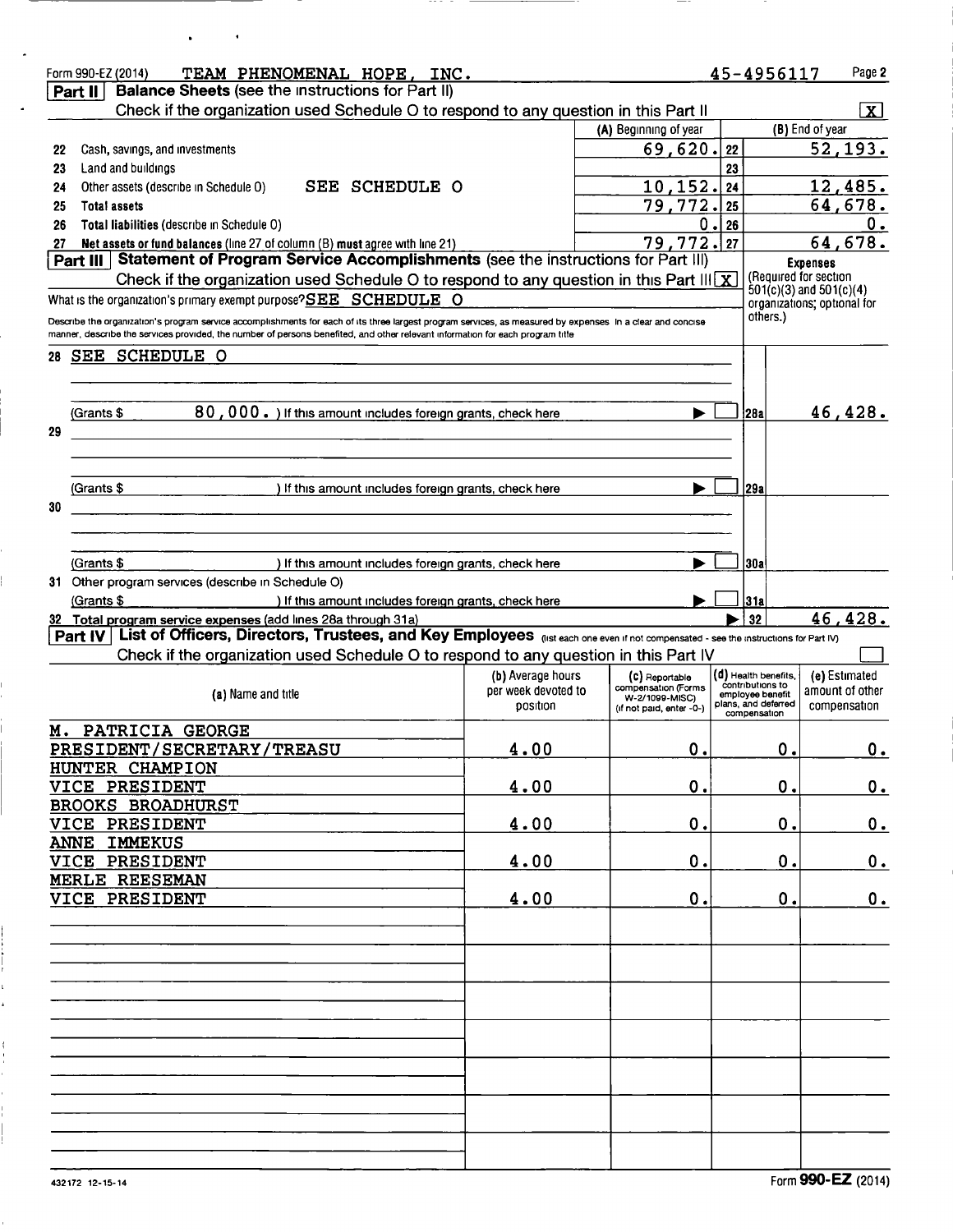|     | 45-4956117<br>TEAM PHENOMENAL HOPE, INC.<br>Form 990-EZ (2014)                                                                                                                                                                      |                 |        | Page 3                  |
|-----|-------------------------------------------------------------------------------------------------------------------------------------------------------------------------------------------------------------------------------------|-----------------|--------|-------------------------|
|     | Other Information (Note the Schedule A and personal benefit contract statement requirements in the<br>Part V                                                                                                                        |                 |        |                         |
|     | instructions for Part V) Check if the organization used Sch. O to respond to any question in this Part V                                                                                                                            |                 |        | $\overline{\mathbf{x}}$ |
|     |                                                                                                                                                                                                                                     |                 |        | Yes No                  |
| 33  | Did the organization engage in any significant activity not previously reported to the IRS? If "Yes," provide a detailed description of each                                                                                        |                 |        |                         |
|     | activity in Schedule O                                                                                                                                                                                                              | 33              |        | X                       |
| 34  | Were any significant changes made to the organizing or governing documents? If 'Yes,' attach a conformed copy of the amended                                                                                                        |                 |        |                         |
|     | documents if they reflect a change to the organization's name. Otherwise, explain the change on Schedule O (see instructions)                                                                                                       | 34              |        | X                       |
|     | 35a Did the organization have unrelated business gross income of \$1,000 or more during the year from business activities (such as those reported                                                                                   |                 |        |                         |
|     | on lines 2, 6a, and 7a, among others)?                                                                                                                                                                                              | 35a             |        | X                       |
|     | b If "Yes" to line 35a, has the organization filed a Form 990-T for the year? If "No," provide an explanation in Schedule O                                                                                                         | 35b             | N/R    |                         |
|     | c Was the organization a section 501(c)(4), 501(c)(5), or 501(c)(6) organization subject to section 6033(e) notice, reporting, and proxy tax                                                                                        |                 |        |                         |
|     | requirements during the year? If "Yes," complete Schedule C, Part III                                                                                                                                                               | 35c             |        | X                       |
| 36  | Did the organization undergo a liquidation, dissolution, termination, or significant disposition of net assets during the year? If "Yes,"                                                                                           |                 |        |                         |
|     | complete applicable parts of Schedule N<br>0.                                                                                                                                                                                       | 36              |        | X                       |
|     | 37a<br>37a Enter amount of political expenditures, direct or indirect, as described in the instructions                                                                                                                             |                 |        |                         |
|     | b Did the organization file Form 1120-POL for this year?                                                                                                                                                                            | 37 <sub>b</sub> |        | X                       |
|     | 38a Did the organization borrow from, or make any loans to, any officer, director, trustee, or key employee or were any such loans made<br>in a prior year and still outstanding at the end of the tax year covered by this return? | 38a             |        | X                       |
|     | N/A<br>38b<br><b>b</b> If "Yes," complete Schedule L, Part II and enter the total amount involved                                                                                                                                   |                 |        |                         |
| 39  | Section 501(c)(7) organizations. Enter:                                                                                                                                                                                             |                 |        |                         |
|     | N/A<br>a Initiation fees and capital contributions included on line 9<br>39a                                                                                                                                                        |                 |        |                         |
|     | N/A<br>39b<br>Gross receipts, included on line 9, for public use of club facilities                                                                                                                                                 |                 |        |                         |
|     | 40a Section 501(c)(3) organizations. Enter amount of tax imposed on the organization during the year under:                                                                                                                         |                 |        |                         |
|     | $0.$ ; section 4955<br>section $4911$<br>$\mathbf{0}$ . ; section 4912<br>$\mathbf 0$ .                                                                                                                                             |                 |        |                         |
|     | b Section $501(c)(3)$ , $501(c)(4)$ , and $501(c)(29)$ organizations. Did the organization engage in any section 4958 excess benefit                                                                                                |                 |        |                         |
|     | transaction during the year, or did it engage in an excess benefit transaction in a prior year that has not been reported on any                                                                                                    |                 |        |                         |
|     | of its prior Forms 990 or 990-EZ? If "Yes," complete Schedule L, Part I                                                                                                                                                             | 40b             |        | X                       |
|     | <b>c</b> Section 501(c)(3), 501(c)(4), and 501(c)(29) organizations. Enter amount of tax imposed on                                                                                                                                 |                 |        |                         |
|     | $0_{.}$<br>organization managers or disqualified persons during the year under sections 4912, 4955, and 4958                                                                                                                        |                 |        |                         |
|     | d Section 501(c)(3), 501(c)(4), and 501(c)(29) organizations. Enter amount of tax on line 40c reimbursed                                                                                                                            |                 |        |                         |
|     | 0.<br>by the organization                                                                                                                                                                                                           |                 |        |                         |
|     | e All organizations. At any time during the tax year, was the organization a party to a prohibited tax shelter                                                                                                                      |                 |        |                         |
|     | transaction? If "Yes," complete Form 8886-T                                                                                                                                                                                         | 40e             |        | X                       |
| 41. | List the states with which a copy of this return is filed $\triangleright$ <b>NONE</b>                                                                                                                                              |                 |        |                         |
|     | Telephone no. (877) 646-4673<br>42a The organization's books are in care of $\blacktriangleright M$ . PATRICIA GEORGE                                                                                                               |                 |        |                         |
|     | $ZIP + 4$ 15218<br>Located at $\triangleright$ 7328 TREVANION AVENUE, PITTSBURGH,<br><b>PA</b>                                                                                                                                      |                 |        |                         |
|     | b At any time during the calendar year, did the organization have an interest in or a signature or other authority                                                                                                                  |                 |        |                         |
|     | over a financial account in a foreign country (such as a bank account, securities account, or other financial                                                                                                                       |                 | Yes No |                         |
|     | account)?                                                                                                                                                                                                                           | 42b             |        | X                       |
|     | If "Yes," enter the name of the foreign country: $\blacktriangleright$<br>See the instructions for exceptions and filing requirements for FinCEN Form 114, Report of Foreign Bank and Financial Accounts (FBAR).                    |                 |        |                         |
|     |                                                                                                                                                                                                                                     |                 |        |                         |
|     | c At any time during the calendar year, did the organization maintain an office outside of the U.S.?                                                                                                                                | 42c             |        | X                       |
|     | If "Yes," enter the name of the foreign country: $\blacktriangleright$<br>43 Section 4947(a)(1) nonexempt charitable trusts filing Form 990-EZ in lieu of Form 1041 - Check here                                                    |                 |        |                         |
|     | and enter the amount of tax-exempt interest received or accrued during the tax year<br>43                                                                                                                                           | N/A             |        |                         |
|     |                                                                                                                                                                                                                                     |                 |        |                         |
|     |                                                                                                                                                                                                                                     |                 |        | Yes No                  |
|     | 44a Did the organization maintain any donor advised funds during the year? If "Yes," Form 990 must be completed instead of                                                                                                          |                 |        |                         |
|     | Form 990-EZ                                                                                                                                                                                                                         | 44a             |        | X                       |
|     | <b>b</b> Did the organization operate one or more hospital facilities during the year? If 'Yes,' Form 990 must be completed instead                                                                                                 |                 |        |                         |
|     | of Form 990-EZ                                                                                                                                                                                                                      | 44b             |        | <u>x</u>                |
|     | c Did the organization receive any payments for indoor tanning services during the year?                                                                                                                                            | 44c             |        | X                       |
|     | d If "Yes" to line 44c, has the organization filed a Form 720 to report these payments? If "No," provide an explanation                                                                                                             |                 |        |                         |
|     | in Schedule O                                                                                                                                                                                                                       | 44d             |        |                         |
|     | 45a Did the organization have a controlled entity within the meaning of section 512(b)(13)?                                                                                                                                         | 45а             |        | X                       |
|     | <b>b</b> Did the organization receive any payment from or engage in any transaction with a controlled entity within the meaning of section                                                                                          |                 |        |                         |
|     | 512(b)(13)? If "Yes," Form 990 and Schedule R may need to be completed instead of Form 990-EZ (see instructions)                                                                                                                    | 45b             |        |                         |

 $\ddot{\phantom{a}}$ 

Form 990-EZ (2014)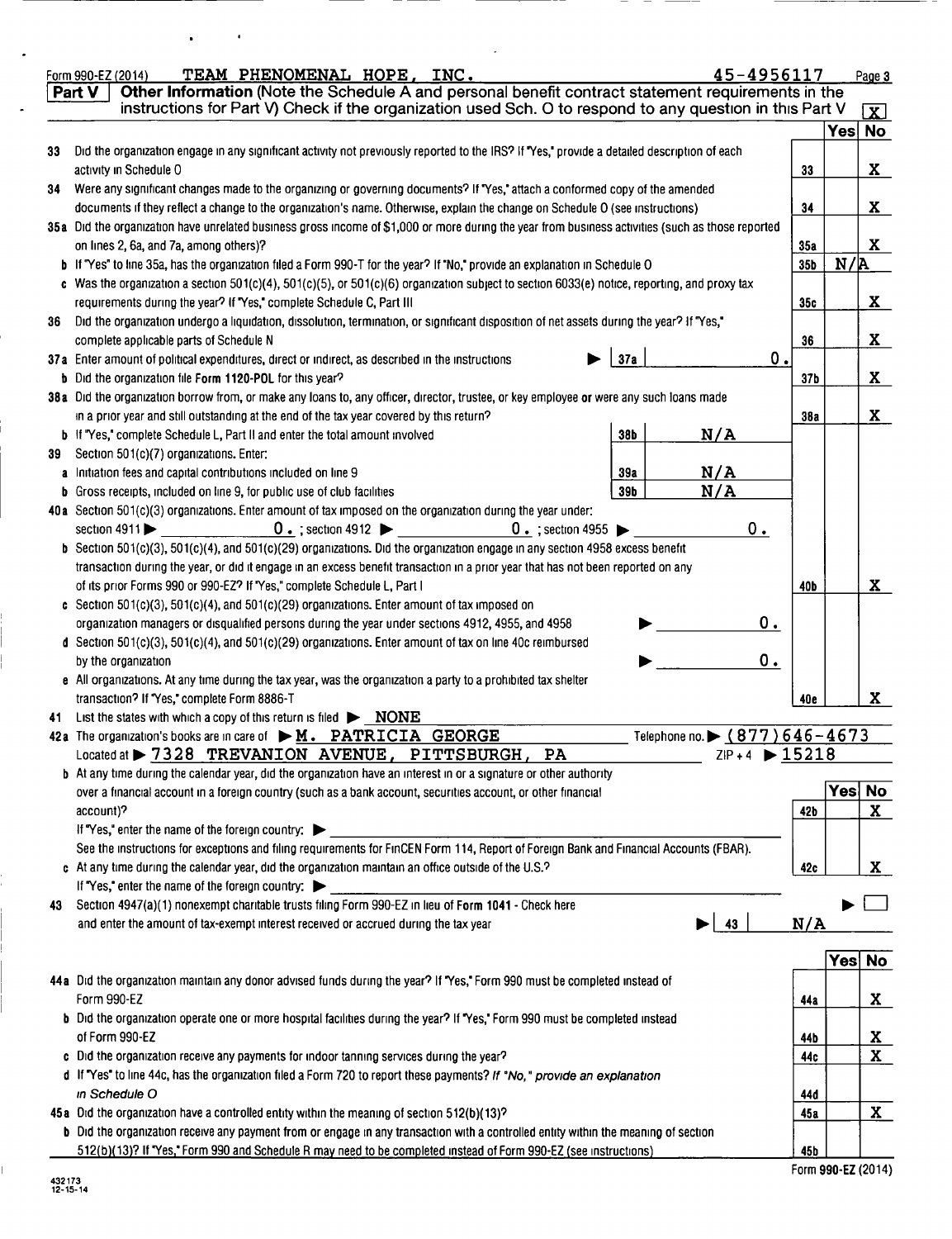|             | T TIETIONIENSE                                                                                                                                                    | 11 J L               |                                          |                                       | <b>*</b> フコハエエ /                         |     | Yes                              | <b>No</b>                |
|-------------|-------------------------------------------------------------------------------------------------------------------------------------------------------------------|----------------------|------------------------------------------|---------------------------------------|------------------------------------------|-----|----------------------------------|--------------------------|
| 46.         | Did the organization engage, directly or indirectly, in political campaign activities on behalf of or in opposition to candidates for public office?              |                      |                                          |                                       |                                          |     |                                  |                          |
|             | If 'Yes,' complete Schedule C, Part I                                                                                                                             |                      |                                          |                                       |                                          | 46  |                                  | X.                       |
| Part VI     | Section 501(c)(3) organizations only                                                                                                                              |                      |                                          |                                       |                                          |     |                                  |                          |
|             | All section 501(c)(3) organizations must answer questions 47-49b and 52, and complete the tables for lines 50 and 51.                                             |                      |                                          |                                       |                                          |     |                                  |                          |
|             | Check if the organization used Schedule O to respond to any question in this Part VI                                                                              |                      |                                          |                                       |                                          |     |                                  |                          |
|             |                                                                                                                                                                   |                      |                                          |                                       |                                          |     | Yes                              | <b>No</b>                |
| 47          | Did the organization engage in lobbying activities or have a section 501(h) election in effect during the tax year? If "Yes," complete Sch. C, Part II            |                      |                                          |                                       |                                          | 47  |                                  | $\mathbf{\underline{x}}$ |
| 48          | Is the organization a school as described in section 170(b)(1)(A)(ii)? If "Yes," complete Schedule E                                                              |                      |                                          |                                       |                                          | 48  |                                  | $\mathbf x$              |
|             | 49a Did the organization make any transfers to an exempt non-charitable related organization?                                                                     |                      |                                          |                                       |                                          | 49a |                                  | X                        |
|             | b If "Yes," was the related organization a section 527 organization?                                                                                              |                      |                                          |                                       |                                          | 49b |                                  |                          |
| 50          | Complete this table for the organization's five highest compensated employees (other than officers, directors, trustees and key employees) who each received more |                      |                                          |                                       |                                          |     |                                  |                          |
|             | than \$100,000 of compensation from the organization. If there is none, enter "None."                                                                             |                      |                                          |                                       |                                          |     |                                  |                          |
|             | (a) Name and title of each employee                                                                                                                               |                      | (b) Average hours<br>per week devoted to | (C) Reportable<br>compensation (Forms | (d) Health benefits,<br>contributions to |     | (e) Estimated<br>amount of other |                          |
|             |                                                                                                                                                                   |                      | position                                 | W-2/1099-MISC)                        | employee benefit<br>plans, and deferred  |     | compensation                     |                          |
|             |                                                                                                                                                                   | <b>NONE</b>          |                                          |                                       | compensation                             |     |                                  |                          |
|             |                                                                                                                                                                   |                      |                                          |                                       |                                          |     |                                  |                          |
|             |                                                                                                                                                                   |                      |                                          |                                       |                                          |     |                                  |                          |
|             |                                                                                                                                                                   |                      |                                          |                                       |                                          |     |                                  |                          |
|             |                                                                                                                                                                   |                      |                                          |                                       |                                          |     |                                  |                          |
|             |                                                                                                                                                                   |                      |                                          |                                       |                                          |     |                                  |                          |
|             |                                                                                                                                                                   |                      |                                          |                                       |                                          |     |                                  |                          |
|             |                                                                                                                                                                   |                      |                                          |                                       |                                          |     |                                  |                          |
|             |                                                                                                                                                                   |                      |                                          |                                       |                                          |     |                                  |                          |
|             |                                                                                                                                                                   |                      |                                          |                                       |                                          |     |                                  |                          |
| Ť           | Total number of other employees paid over \$100,000                                                                                                               |                      |                                          |                                       |                                          |     |                                  |                          |
| 51.         | Complete this table for the organization's five highest compensated independent contractors who each received more than \$100,000 of compensation from the        |                      |                                          |                                       |                                          |     |                                  |                          |
|             | organization. If there is none, enter "None."                                                                                                                     | <b>NONE</b>          |                                          |                                       |                                          |     |                                  |                          |
|             | (a) Name and business address of each independent contractor                                                                                                      |                      |                                          | (b) Type of service                   |                                          |     | (c) Compensation                 |                          |
|             |                                                                                                                                                                   |                      |                                          |                                       |                                          |     |                                  |                          |
|             |                                                                                                                                                                   |                      |                                          |                                       |                                          |     |                                  |                          |
|             |                                                                                                                                                                   |                      |                                          |                                       |                                          |     |                                  |                          |
|             |                                                                                                                                                                   |                      |                                          |                                       |                                          |     |                                  |                          |
|             |                                                                                                                                                                   |                      |                                          |                                       |                                          |     |                                  |                          |
|             |                                                                                                                                                                   |                      |                                          |                                       |                                          |     |                                  |                          |
|             |                                                                                                                                                                   |                      |                                          |                                       |                                          |     |                                  |                          |
|             |                                                                                                                                                                   |                      |                                          |                                       |                                          |     |                                  |                          |
|             |                                                                                                                                                                   |                      |                                          |                                       |                                          |     |                                  |                          |
|             | d Total number of other independent contractors each receiving over \$100,000                                                                                     |                      |                                          |                                       |                                          |     |                                  |                          |
| 52          | Did the organization complete Schedule A? Note. All section 501(c)(3) organization                                                                                |                      |                                          |                                       |                                          |     |                                  |                          |
|             | completed Schedule A                                                                                                                                              |                      |                                          |                                       |                                          |     |                                  |                          |
|             | Under penalties of perjury, I declare that I have examined this return, including accomp                                                                          |                      |                                          |                                       |                                          |     |                                  |                          |
|             | true, correct, and complete. Declaration of preparer (other than officer) is based on all i                                                                       |                      |                                          |                                       |                                          |     |                                  |                          |
|             |                                                                                                                                                                   |                      |                                          |                                       |                                          |     |                                  |                          |
| <b>Sign</b> |                                                                                                                                                                   |                      |                                          |                                       |                                          |     |                                  |                          |
| Here        | se                                                                                                                                                                | 'reesi'dan           |                                          |                                       |                                          |     |                                  |                          |
|             | it name and title                                                                                                                                                 |                      |                                          |                                       |                                          |     |                                  |                          |
|             | Print/Type preparer's name                                                                                                                                        | Preparer's signature |                                          |                                       |                                          |     |                                  |                          |
| Paid        | EDWARD D. GOMPERS,                                                                                                                                                | EDWARD D. G          |                                          |                                       |                                          |     |                                  |                          |
| Preparer    | CPA                                                                                                                                                               | <b>CPA</b>           |                                          |                                       |                                          |     |                                  |                          |

|  | _________ |  |
|--|-----------|--|
|  |           |  |
|  |           |  |

|                             | -- -<br>$-\nu$                                                                  |                         |
|-----------------------------|---------------------------------------------------------------------------------|-------------------------|
|                             | Signature of officer                                                            |                         |
| Sign<br>Here                | M. Patricia George                                                              | $\nu_{\text{res}}$ dant |
|                             | Print/Type preparer's name                                                      | Preparer's signature    |
| Paid                        | EDWARD D. GOMPERS,<br><b>CPA</b>                                                | EDWARD D. G<br>CPA      |
| Preparer<br><b>Use Only</b> | Firm's name > EDWARD D. GOMPERS & COM                                           |                         |
|                             | Firm's address > 2001 MAIN STREET, SUIT<br>WHEELING, WV 26003-285               |                         |
|                             | May the IRS discuss this return with the preparer shown above? See instructions |                         |

Ē.

 $\mathbf{r}$ 

 $\ddot{\phantom{a}}$ 

 $\mathcal{L}$ 

 $\bullet$ 

-

|  |  | :5-4956117 |  |  | Page |
|--|--|------------|--|--|------|
|  |  |            |  |  |      |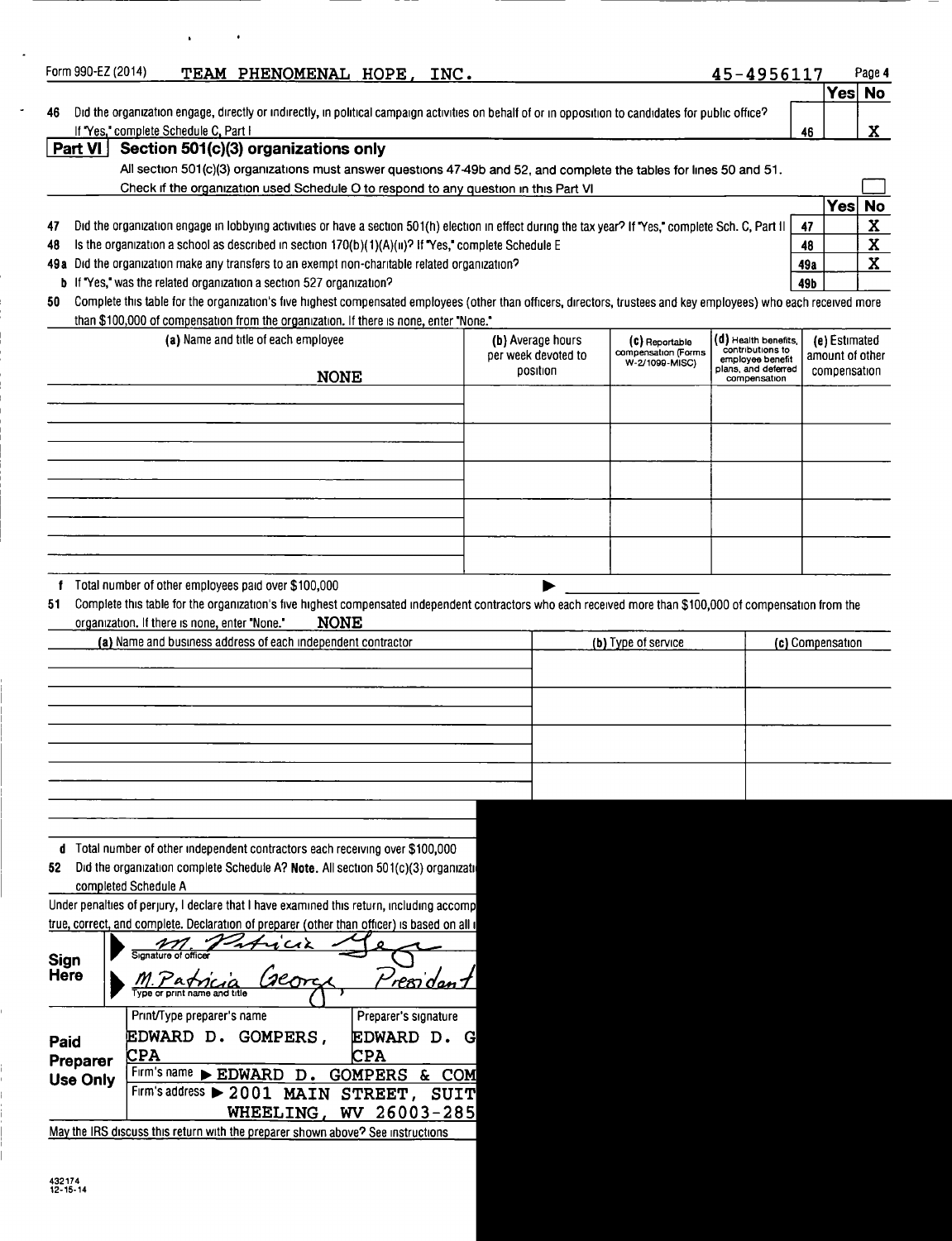| <b>SCHEDULE A</b> |                      |
|-------------------|----------------------|
|                   | (Form 990 or 990-EZ) |

# Public Charity Status and Public Support

Complete if the organization is a section 501(c)(3) organization or a section 2014 4947(a)(1) nonexempt charitable trust.

Department of the Treasury 1110- Attach to Form 990 or Form 990- EZ.<br>Internal Revenue Service

Information about Schedule A (Form 990 or 990-EZ) and its instructions is at www.*irs.gov/form990.* 

| OMB No 1545-0047                    |
|-------------------------------------|
| 2014                                |
| <b>Open to Public</b><br>Inspection |

|  | Name of the organization |  |
|--|--------------------------|--|

**Employer identification number** TEAM PHENOMENAL HOPE, INC.  $\vert$  45-4956117

Part I Reason for Public Charity Status (All organizations must complete this part) See instructions

| The organization is not a private foundation because it is: (For lines 1 through 11, check only one box) |  |
|----------------------------------------------------------------------------------------------------------|--|
| A church, convention of churches, or association of churches described in section 170(b)(1)(A)(i).       |  |

- 2  $\Box$  A school described in section 170(b)(1)(A)(ii). (Attach Schedule E)
- $3 \quad \boxed{\quad}$  A hospital or a cooperative hospital service organization described in section 170(b)(1)(A)(iii).
- 4 A medical research organization operated in conjunction with a hospital described in section 170(b)(1)(A)(iii). Enter the hospital's name, city, and state
- 5 An organization operated for the benefit of a college or university owned or operated by a governmental unit described in section 170(b)(1)(A)(iv). (Complete Part II)
- 6  $\Box$  A federal, state, or local government or governmental unit described in section 170(b)(1)(A)(v).
- $\lfloor \mathbf{X} \rfloor$  An organization that normally receives a substantial part of its support from a governmental unit or from the general public described in section 170(b)(1)(A)(vi). (Complete Part II.)
- A community trust described in section 170(b)(1)(A)(vi). (Complete Part II)
- 9 **An organization that normally receives** (1) more than 33 1/3% of its support from contributions, membership fees, and gross receipts from activities related to its exempt functions - subject to certain exceptions , and (2) no more than 33 1/3% of its support from gross investment income and unrelated business taxable income (less section 511 tax) from businesses acquired by the organization after June 30, 1975 See section 509(a)(2). (Complete Part III.)
- 10 An organization organized and operated exclusively to test for public safety See section 509(a)(4).
- 11  $\Box$  An organization organized and operated exclusively for the benefit of, to perform the functions of, or to carry out the purposes of one or more publicly supported organizations described in section 509(a)(1) or section 509(a)(2). See section 509(a)(3). Check the box in lines 11 a through 11d that describes the type of supporting organization and complete lines 11e, 11f, and 11g.
	- Type I. A supporting organization operated, supervised, or controlled by its supported organization(s), typically by giving the supported organization(s) the power to regularly appoint or elect a majority of the directors or trustees of the supporting organization You must complete Part IV, Sections A and B.
	- Type II. A supporting organization supervised or controlled in connection with its supported organization(s), by having control or management of the supporting organization vested in the same persons that control or manage the supported organization(s). You must complete Part IV, Sections A and C.
	- $c \Box$  Type III functionally integrated. A supporting organization operated in connection with, and functionally integrated with, its supported organization(s) (see instructions) You must complete Part IV, Sections A, D, and E.
	- d Type III non-functionally integrated . A supporting organization operated in connection with its supported organization(s) that is not functionally integrated The organization generally must satisfy a distribution requirement and an attentiveness requirement (see instructions) You must complete Part IV, Sections A and D, and Part V.
	- Check this box if the organization received a written determination from the IRS that it is a Type I, Type II, Type III functionally integrated, or Type III non-functionally integrated supporting organization.
- Enter the number of supported organizations
- Provide the following information about the supported organization(s)

| (i) Name of supported<br>organization | $(ii)$ EIN | (iii) Type of organization<br>(described on lines 19<br>above or IRC section<br>(see instructions)) |  | (iv) is the organization<br>listed in your<br>governing document?<br><b>No</b> | (v) Amount of monetary<br>support (see<br>instructions) | (vi) Amount of<br>other support (see<br>Instructions) |
|---------------------------------------|------------|-----------------------------------------------------------------------------------------------------|--|--------------------------------------------------------------------------------|---------------------------------------------------------|-------------------------------------------------------|
|                                       |            |                                                                                                     |  |                                                                                |                                                         |                                                       |
|                                       |            |                                                                                                     |  |                                                                                |                                                         |                                                       |
|                                       |            |                                                                                                     |  |                                                                                |                                                         |                                                       |
|                                       |            |                                                                                                     |  |                                                                                |                                                         |                                                       |
|                                       |            |                                                                                                     |  |                                                                                |                                                         |                                                       |
| Total                                 |            |                                                                                                     |  |                                                                                |                                                         |                                                       |

LHA For Paperwork Reduction Act Notice, see the Instructions for Schedule A (Form 990 or 990-EZ) 2014 Form 990 or 990-EZ. <sup>432021</sup> 0e-17-14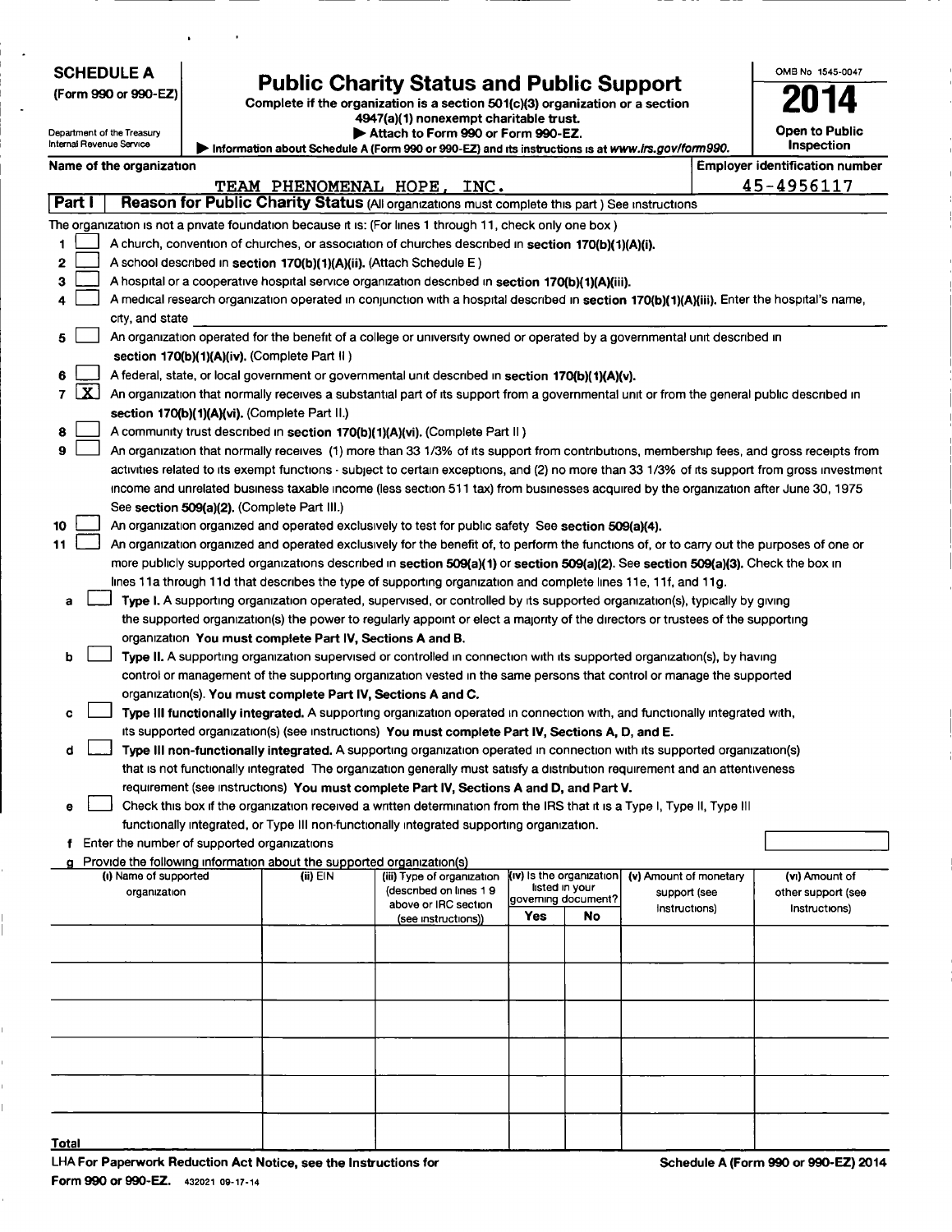| Schedule A (Form 990 or 990-EZ) 2014 $\textbf{TEM}$ PHENOMENAL HOPE, | INC. | 45-4956117<br>Page 2 |
|----------------------------------------------------------------------|------|----------------------|
|                                                                      |      |                      |

Part II| Support Schedule for Organizations Described in Sections 170(b)(1)(A)(iv) and 170(b)(1)(A)(vi) (Complete only if you checked the box on line 5, 7, or 8 of Part <sup>I</sup> or if the organization failed to qualify under Part III If the organization fails to qualify under the tests listed below, please complete Part III )

|    | <b>Section A. Public Support</b>                                                                                                           |          |            |            |                                           |                 |                                          |
|----|--------------------------------------------------------------------------------------------------------------------------------------------|----------|------------|------------|-------------------------------------------|-----------------|------------------------------------------|
|    | Calendar year (or fiscal year beginning in)                                                                                                | (a) 2010 | $(b)$ 2011 | $(c)$ 2012 | $(d)$ 2013                                | (e) 2014        | (f) Total                                |
|    | 1 Gifts, grants, contributions, and                                                                                                        |          |            |            |                                           |                 |                                          |
|    | membership fees received (Do not                                                                                                           |          |            |            |                                           |                 |                                          |
|    | include any "unusual grants")                                                                                                              |          |            |            | <u>11, 712.   112, 933.   125, 797.  </u> |                 | 250, 442.                                |
|    | 2 Tax revenues levied for the organ-                                                                                                       |          |            |            |                                           |                 |                                          |
|    | ization's benefit and either paid to                                                                                                       |          |            |            |                                           |                 |                                          |
|    | or expended on its behalf                                                                                                                  |          |            |            |                                           |                 |                                          |
|    | 3 The value of services or facilities                                                                                                      |          |            |            |                                           |                 |                                          |
|    | furnished by a governmental unit to                                                                                                        |          |            |            |                                           |                 |                                          |
|    | the organization without charge                                                                                                            |          |            |            |                                           |                 |                                          |
|    | Total. Add lines 1 through 3                                                                                                               |          |            | 11, 712.   | 112,933.                                  | 125, 797.       | 250,442.                                 |
| 5. | The portion of total contributions                                                                                                         |          |            |            |                                           |                 |                                          |
|    | by each person (other than a                                                                                                               |          |            |            |                                           |                 |                                          |
|    | governmental unit or publicly                                                                                                              |          |            |            |                                           |                 |                                          |
|    | supported organization) included                                                                                                           |          |            |            |                                           |                 |                                          |
|    | on line 1 that exceeds 2% of the                                                                                                           |          |            |            |                                           |                 |                                          |
|    | amount shown on line 11.                                                                                                                   |          |            |            |                                           |                 |                                          |
|    | column (f)                                                                                                                                 |          |            |            |                                           |                 |                                          |
|    | 6 Public support. Subtract line 5 from line 4                                                                                              |          |            |            |                                           |                 | 250,442.                                 |
|    | <b>Section B. Total Support</b>                                                                                                            |          |            |            |                                           |                 |                                          |
|    | Calendar year (or fiscal year beginning in) $\blacktriangleright$                                                                          | (a) 2010 | (b) 2011   | $(c)$ 2012 | $(d)$ 2013                                | (e) 2014        | (f) Total                                |
|    | 7 Amounts from line 4                                                                                                                      |          |            | 11,712.    | 112,933.                                  | 125,797.        | 250,442.                                 |
|    | 8 Gross income from interest,                                                                                                              |          |            |            |                                           |                 |                                          |
|    | dividends, payments received on                                                                                                            |          |            |            |                                           |                 |                                          |
|    | secunties loans, rents, royalties                                                                                                          |          |            |            |                                           |                 |                                          |
|    | and income from similar sources                                                                                                            |          |            |            |                                           |                 |                                          |
| 9. | Net income from unrelated business                                                                                                         |          |            |            |                                           |                 |                                          |
|    | activities, whether or not the                                                                                                             |          |            |            |                                           |                 |                                          |
|    | business is regularly carried on                                                                                                           |          |            |            |                                           |                 |                                          |
|    | 10 Other income Do not include gain                                                                                                        |          |            |            |                                           |                 |                                          |
|    | or loss from the sale of capital                                                                                                           |          |            |            |                                           |                 |                                          |
|    | assets (Explain in Part VI.)                                                                                                               |          |            |            |                                           |                 |                                          |
|    | 11 Total support. Add lines 7 through 10                                                                                                   |          |            |            |                                           |                 | 250,442.                                 |
|    | 12 Gross receipts from related activities, etc. (see instructions)                                                                         |          |            |            |                                           | 12 <sup>2</sup> |                                          |
|    | 13 First five years. If the Form 990 is for the organization's first, second, third, fourth, or fifth tax year as a section 501(c)(3)      |          |            |            |                                           |                 |                                          |
|    | organization, check this box and stop here                                                                                                 |          |            |            |                                           |                 |                                          |
|    | <b>Section C. Computation of Public Support Percentage</b>                                                                                 |          |            |            |                                           |                 |                                          |
|    | 14 Public support percentage for 2014 (line 6, column (f) divided by line 11, column (f))                                                  |          |            |            |                                           | 14              | 100.00<br><u>%</u>                       |
|    | 15 Public support percentage from 2013 Schedule A, Part II, line 14                                                                        |          |            |            |                                           | 15              | 100.00<br>%                              |
|    | 16a 33 1/3% support test - 2014. If the organization did not check the box on line 13, and line 14 is 33 1/3% or more, check this box and  |          |            |            |                                           |                 |                                          |
|    | stop here. The organization qualifies as a publicly supported organization                                                                 |          |            |            |                                           |                 | $\blacktriangleright$ $\boxed{\text{X}}$ |
|    | b 33 1/3% support test - 2013. If the organization did not check a box on line 13 or 16a, and line 15 is 33 1/3% or more, check this box   |          |            |            |                                           |                 |                                          |
|    | and stop here. The organization qualifies as a publicly supported organization                                                             |          |            |            |                                           |                 |                                          |
|    | 17a 10% -facts-and-circumstances test - 2014. If the organization did not check a box on line 13, 16a, or 16b, and line 14 is 10% or more, |          |            |            |                                           |                 |                                          |
|    | and if the organization meets the "facts-and-circumstances" test, check this box and stop here. Explain in Part VI how the organization    |          |            |            |                                           |                 |                                          |
|    | meets the "facts-and-circumstances" test. The organization qualifies as a publicly supported organization                                  |          |            |            |                                           |                 |                                          |
|    | b 10% -facts-and-circumstances test - 2013. If the organization did not check a box on line 13, 16a, 16b, or 17a, and line 15 is 10% or    |          |            |            |                                           |                 |                                          |
|    | more, and if the organization meets the "facts-and-circumstances" test, check this box and stop here. Explain in Part VI how the           |          |            |            |                                           |                 |                                          |
|    | organization meets the "facts-and-circumstances" test. The organization qualifies as a publicly supported organization                     |          |            |            |                                           |                 |                                          |
|    | 18 Private foundation. If the organization did not check a box on line 13, 16a, 16b, 17a, or 17b, check this box and see instructions      |          |            |            |                                           |                 |                                          |

Schedule A (Form 990 or 990-EZ) 2014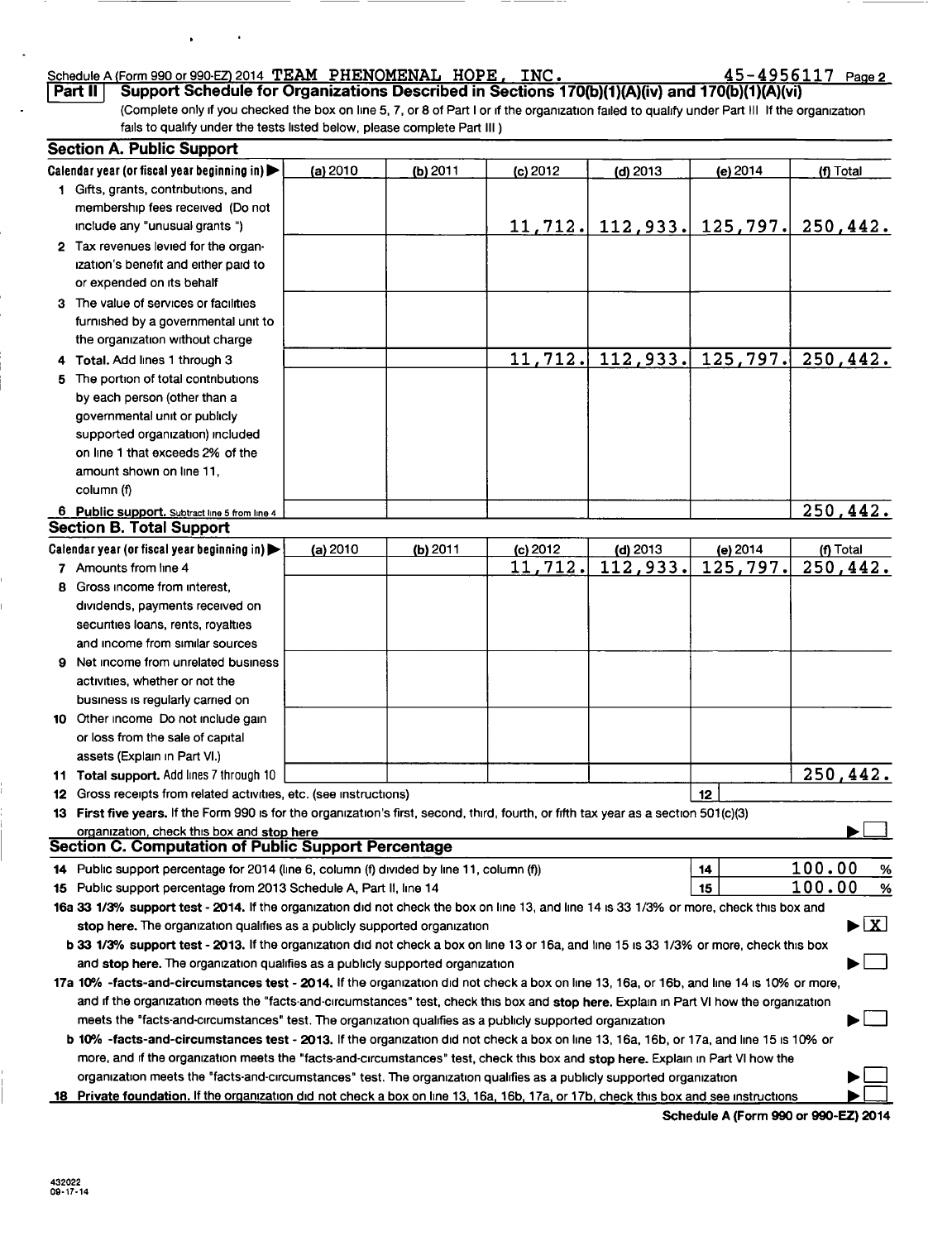#### Schedule A (Form 990 or 990-EZ) 2014 **Page 3**

#### Part III | Support Schedule for Organizations Described in Section 509(a)(2)

(Complete only if you checked the box on line 9 of Part <sup>I</sup> or if the organization failed to qualify under Part II. If the organization fails to qualify under the tests listed below, please complete Part II )

## Section A. Public Support

|    | Calendar year (or fiscal year beginning in) $\blacktriangleright$                                                                                   | (a) $2010$ | $(b)$ 2011 | $(c)$ 2012 | (d) 2013   |    | (e) 2014 | (f) Total   |   |
|----|-----------------------------------------------------------------------------------------------------------------------------------------------------|------------|------------|------------|------------|----|----------|-------------|---|
|    | 1 Gifts, grants, contributions, and                                                                                                                 |            |            |            |            |    |          |             |   |
|    | membership fees received (Do not                                                                                                                    |            |            |            |            |    |          |             |   |
|    | include any "unusual grants")                                                                                                                       |            |            |            |            |    |          |             |   |
|    | 2 Gross receipts from admissions,                                                                                                                   |            |            |            |            |    |          |             |   |
|    | merchandise sold or services per-                                                                                                                   |            |            |            |            |    |          |             |   |
|    | formed, or facilities furnished in                                                                                                                  |            |            |            |            |    |          |             |   |
|    | any activity that is related to the                                                                                                                 |            |            |            |            |    |          |             |   |
|    | organization's tax-exempt purpose                                                                                                                   |            |            |            |            |    |          |             |   |
|    | 3 Gross receipts from activities that                                                                                                               |            |            |            |            |    |          |             |   |
|    | are not an unrelated trade or bus-                                                                                                                  |            |            |            |            |    |          |             |   |
|    | iness under section 513                                                                                                                             |            |            |            |            |    |          |             |   |
|    | 4 Tax revenues levied for the organ-                                                                                                                |            |            |            |            |    |          |             |   |
|    | ization's benefit and either paid to                                                                                                                |            |            |            |            |    |          |             |   |
|    | or expended on its behalf                                                                                                                           |            |            |            |            |    |          |             |   |
|    | 5 The value of services or facilities                                                                                                               |            |            |            |            |    |          |             |   |
|    |                                                                                                                                                     |            |            |            |            |    |          |             |   |
|    | furnished by a governmental unit to                                                                                                                 |            |            |            |            |    |          |             |   |
|    | the organization without charge                                                                                                                     |            |            |            |            |    |          |             |   |
|    | 6 Total, Add lines 1 through 5                                                                                                                      |            |            |            |            |    |          |             |   |
|    | 7a Amounts included on lines 1, 2, and                                                                                                              |            |            |            |            |    |          |             |   |
|    | 3 received from disqualified persons                                                                                                                |            |            |            |            |    |          |             |   |
|    | <b>b</b> Amounts included on lines 2 and 3 received                                                                                                 |            |            |            |            |    |          |             |   |
|    | from other than disqualified persons that                                                                                                           |            |            |            |            |    |          |             |   |
|    | exceed the greater of \$5,000 or 1% of the<br>amount on line 13 for the year                                                                        |            |            |            |            |    |          |             |   |
|    | c Add lines 7a and 7b                                                                                                                               |            |            |            |            |    |          |             |   |
|    | 8 Public support (Subtract line 7c from line 6)                                                                                                     |            |            |            |            |    |          |             |   |
|    | <b>Section B. Total Support</b>                                                                                                                     |            |            |            |            |    |          |             |   |
|    | Calendar year (or fiscal year beginning in) $\blacktriangleright$                                                                                   | (a) 2010   | $(b)$ 2011 | $(c)$ 2012 | $(d)$ 2013 |    | (e) 2014 | $(f)$ Total |   |
|    | 9 Amounts from line 6                                                                                                                               |            |            |            |            |    |          |             |   |
|    | 10a Gross income from interest.                                                                                                                     |            |            |            |            |    |          |             |   |
|    | dividends, payments received on                                                                                                                     |            |            |            |            |    |          |             |   |
|    | secunties loans, rents, royalties                                                                                                                   |            |            |            |            |    |          |             |   |
|    | and income from similar sources                                                                                                                     |            |            |            |            |    |          |             |   |
|    | <b>b</b> Unrelated business taxable income                                                                                                          |            |            |            |            |    |          |             |   |
|    | (less section 511 taxes) from businesses                                                                                                            |            |            |            |            |    |          |             |   |
|    | acquired after June 30, 1975                                                                                                                        |            |            |            |            |    |          |             |   |
|    | c Add lines 10a and 10b                                                                                                                             |            |            |            |            |    |          |             |   |
| 11 | Net income from unrelated business                                                                                                                  |            |            |            |            |    |          |             |   |
|    | activities not included in line 10b,                                                                                                                |            |            |            |            |    |          |             |   |
|    | whether or not the business is                                                                                                                      |            |            |            |            |    |          |             |   |
|    | regularly carned on<br>12 Other income. Do not include gain                                                                                         |            |            |            |            |    |          |             |   |
|    | or loss from the sale of capital                                                                                                                    |            |            |            |            |    |          |             |   |
|    | assets (Explain in Part VI)                                                                                                                         |            |            |            |            |    |          |             |   |
|    | 13 Total support. (Add lines 9, 10c, 11, and 12)                                                                                                    |            |            |            |            |    |          |             |   |
|    | 14 First five years. If the Form 990 is for the organization's first, second, third, fourth, or fifth tax year as a section 501(c)(3) organization, |            |            |            |            |    |          |             |   |
|    | check this box and stop here                                                                                                                        |            |            |            |            |    |          |             |   |
|    | <b>Section C. Computation of Public Support Percentage</b>                                                                                          |            |            |            |            |    |          |             |   |
|    | 15 Public support percentage for 2014 (line 8, column (f) divided by line 13, column (f))                                                           |            |            |            |            | 15 |          |             | % |
|    | 16 Public support percentage from 2013 Schedule A, Part III, line 15<br>16                                                                          |            |            |            |            |    |          |             | % |
|    | <b>Section D. Computation of Investment Income Percentage</b>                                                                                       |            |            |            |            |    |          |             |   |
|    | 17 Investment income percentage for 2014 (line 10c, column (f) divided by line 13, column (f))<br>17                                                |            |            |            |            |    |          |             | % |
|    | 18 Investment income percentage from 2013 Schedule A, Part III, line 17<br>18                                                                       |            |            |            |            |    |          |             | % |
|    | 19a 33 1/3% support tests - 2014. If the organization did not check the box on line 14, and line 15 is more than 33 1/3%, and line 17 is not        |            |            |            |            |    |          |             |   |
|    | more than 33 1/3%, check this box and stop here. The organization qualifies as a publicly supported organization                                    |            |            |            |            |    |          |             |   |
|    | b 33 1/3% support tests - 2013. If the organization did not check a box on line 14 or line 19a, and line 16 is more than 33 1/3%, and               |            |            |            |            |    |          |             |   |
|    | line 18 is not more than 33 1/3%, check this box and stop here. The organization qualifies as a publicly supported organization                     |            |            |            |            |    |          |             |   |
|    |                                                                                                                                                     |            |            |            |            |    |          |             |   |
|    | 20 Private foundation. If the organization did not check a box on line 14, 19a, or 19b, check this box and see instructions                         |            |            |            |            |    |          |             |   |

<sup>432023</sup> 09-17 - <sup>14</sup> Schedule A (Form 990 or 990-FZ) 2014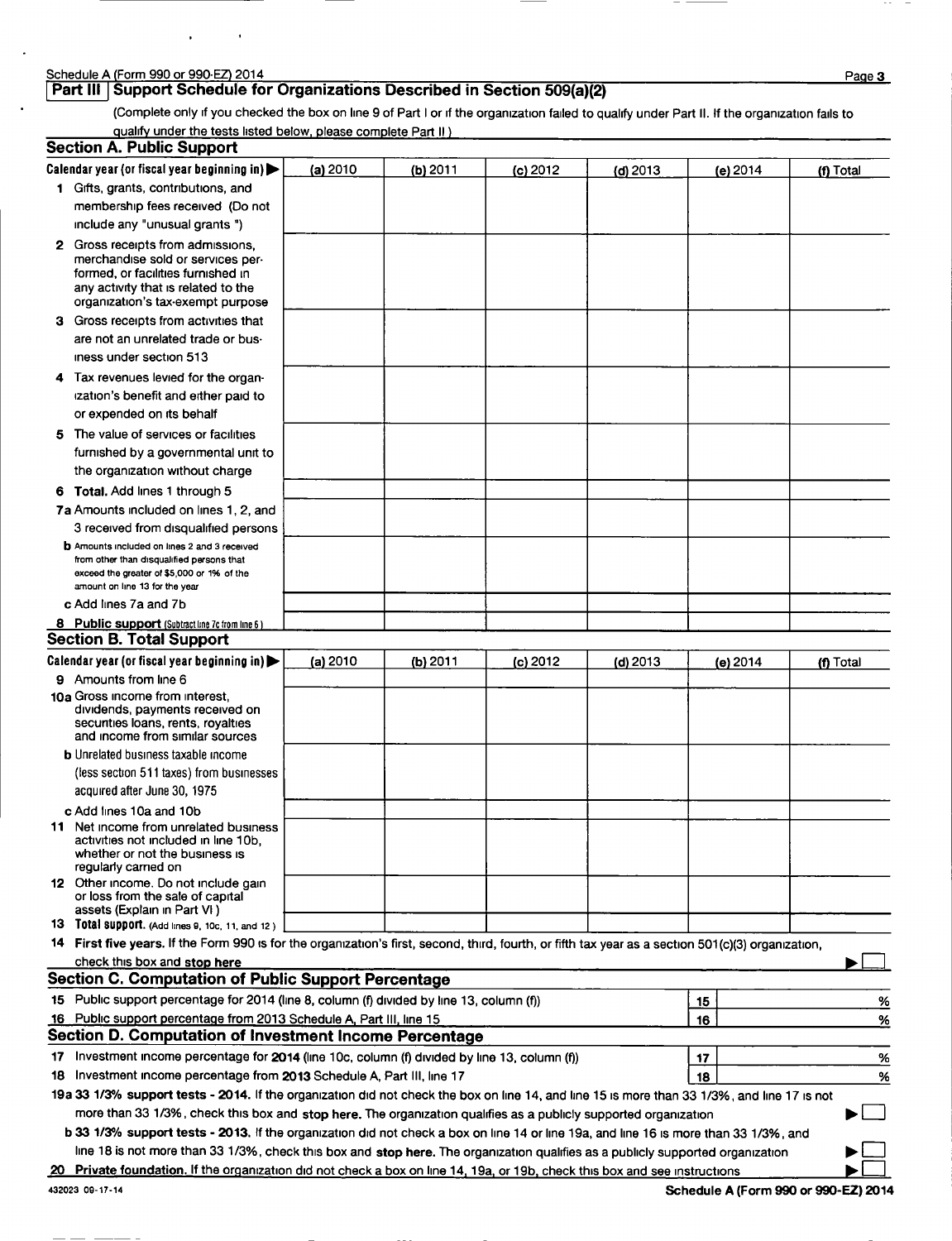# Schedule A (Form 990 or 990-EZ) 2014 TEAM PHENOMENAL HOPE, INC. 45 1995 1999 1999 4 4 45-4956117 Page 4 5 2014<br>| Part IV | Sunnorting Organizations

No

Yes

### **Supporting Organizations**

(Complete only if you checked a box on line <sup>11</sup> of Part <sup>I</sup> If you checked <sup>11</sup> a of Part I, complete Sections A and B. If you checked 11b of Part I, complete Sections A and C If you checked 11c of Part I, complete Sections A, D, and E. If you checked 11d of Part I, complete Sections A and D, and complete Part V)

#### Section A. All Supporting Organizations

- <sup>1</sup> Are all of the organization's supported organizations listed by name in the organization's governing documents? If "No" describe in Part VI how the supported organizations are designated. If designated by class or purpose, descnbe the designation. If histonc and continuing relationship, explain
- 2 Did the organization have any supported organization that does not have an IRS determination of status under section 509(a)(1) or (2)? If "Yes," explain in Part VI how the organization determined that the supported organization was descnbed in section 509(a)(1) or (2).
- 3a Did the organization have a supported organization described in section 501(c)(4), (5), or (6)? If "Yes," answer (b) and (c) below
- b Did the organization confirm that each supported organization qualified under section 501 (c)(4), (5), or (6) and satisfied the public support tests under section 509(a)(2)? If "Yes," describe in Part VI when and how the organization made the determination
- c Did the organization ensure that all support to such organizations was used exclusively for section 170(c)(2) (B) purposes? If "Yes," explain in Part VI what controls the organization put in place to ensure such use.
- 4a Was any supported organization not organized in the United States ("foreign supported organization")? If "Yes" and if you checked 11a or 11b in Part I, answer (b) and (c) below
- b Did the organization have ultimate control and discretion in deciding whether to make grants to the foreign supported organization? If "Yes," describe in Part VI how the organization had such control and discretion despite being controlled or supervised by or in connection with its supported organizations
- c Did the organization support any foreign supported organization that does not have an IRS determination under sections 501(c)(3) and 509(a)(1) or (2)? If "Yes," explain in Part VI what controls the organization used to ensure that all support to the foreign supported organization was used exclusively for section 170(c)(2)(B) purposes.
- 5a Did the organization add, substitute, or remove any supported organizations during the tax year? If "Yes, " answer (b) and (c) below (if applicable) Also, provide detail in Part VI, including (i) the names and EIN numbers of the supported organizations added, substituted, or removed, (u) the reasons for each such action, (iu) the authonty under the organization's organizing document authonzing such action, and (iv) how the action was accomplished (such as by amendment to the organizing document).
- b Type I or Type II only. Was any added or substituted supported organization part of a class already designated in the organization's organizing document?
- c Substitutions only. Was the substitution the result of an event beyond the organization's control?
- 6 Did the organization provide support (whether in the form of grants or the provision of services or facilities) to anyone other than (a) its supported organizations, (b) individuals that are part of the chantable class benefited by one or more of its supported organizations; or (c) other supporting organizations that also support or benefit one or more of the filing organization's supported organizations? If "Yes," provide detail in Part VI.
- 7 Did the organization provide a grant, loan, compensation, or other similar payment to a substantial contributor (defined in IRC 4958(c)(3)(C)), a family member of a substantial contributor, or a 35-percent controlled entity with regard to a substantial contributor? If "Yes," complete Part I of Schedule L (Form 990).
- 8 Did the organization make a loan to a disqualified person (as defined in section 4958) not described in line 7? If "Yes," complete Part <sup>I</sup> of Schedule L (Form 990).
- 9a Was the organization controlled directly or indirectly at any time during the tax year by one or more disqualified persons as defined in section 4946 (other than foundation managers and organizations described in section 509(a)(1) or (2))? If "Yes," provide detail in Part VI.
- b Did one or more disqualified persons (as defined in line 9(a)) hold a controlling interest in any entity in which the supporting organization had an interest? If "Yes," provide detail in Part VI.
- c Did a disqualified person (as defined in line 9(a)) have an ownership interest in, or derive any personal benefit from, assets in which the supporting organization also had an interest? If "Yes," provide detail in Part VI.
- 10a Was the organization subject to the excess business holdings rules of IRC 4943 because of IRC 4943(f) (regarding certain Type II supporting organizations, and all Type III non-functionally integrated supporting organizations)? If "Yes," answer (b) below.
	- b Did the organization have any excess business holdings in the tax year? (Use Schedule C, Form 4720, to determine whether the organization had excess business holdings)

 $\blacksquare$  $\overline{2}$  $3a$ 3b 3c 4a 4b 4c 5a 5b  $5c$ 6  $\overline{7}$ 8 9a 9b 9c

 $10a$ 

 $10<sub>h</sub>$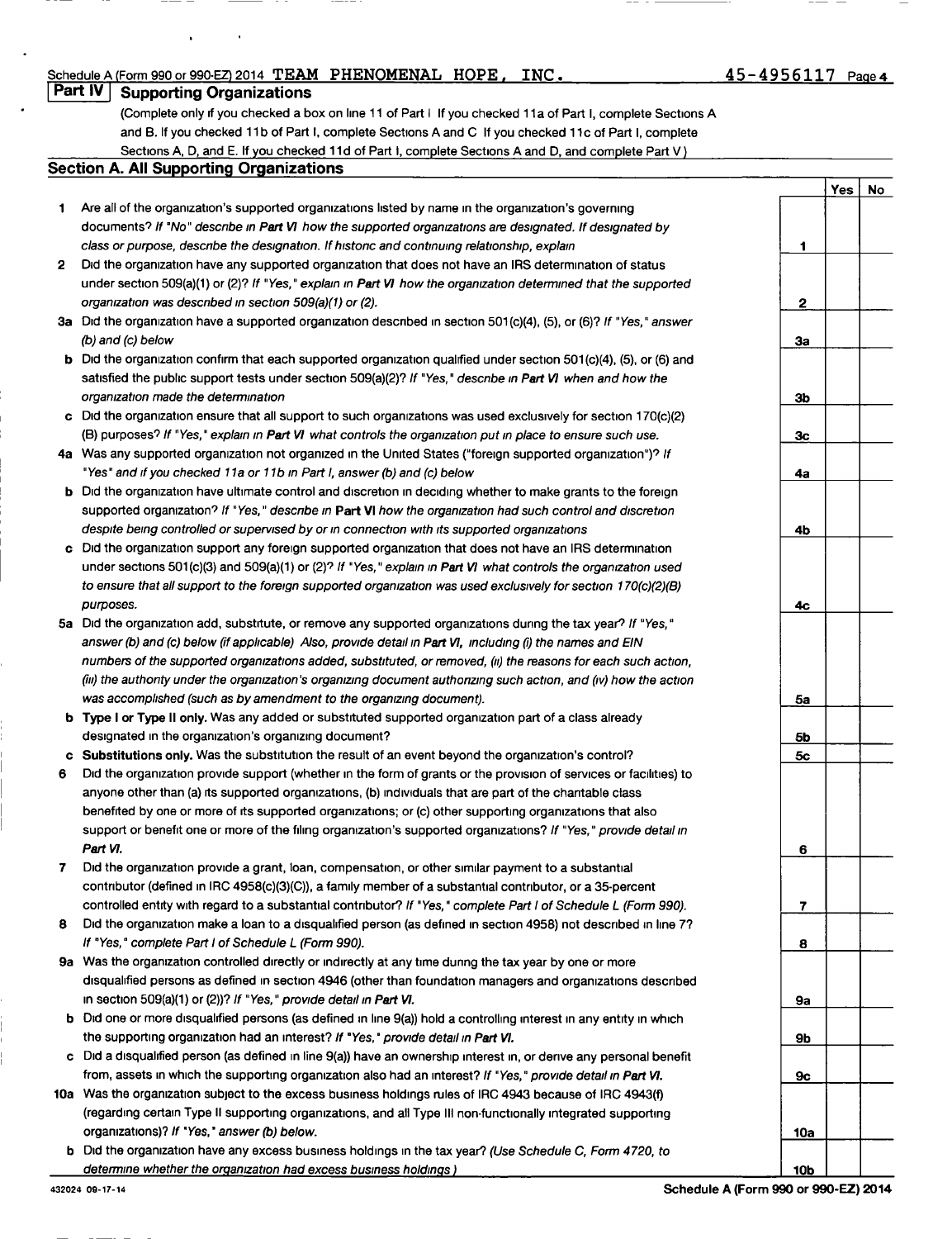# Schedule A (Form 990 or 990 EZ) 2014 TEAM PHENOMENAL HOPE, INC.<br>Part IV | Supporting Organizations (continued)

 $\sim 100$ 

 $\Delta \sim 10$ 

 $\ddot{\phantom{a}}$ 

# 45-4956117 Page 5

|        |                                                                                                                                                                |                 | Yes | No |
|--------|----------------------------------------------------------------------------------------------------------------------------------------------------------------|-----------------|-----|----|
| 11     | Has the organization accepted a gift or contribution from any of the following persons?                                                                        |                 |     |    |
|        | a A person who directly or indirectly controls, either alone or together with persons described in (b) and (c)                                                 |                 |     |    |
|        | below, the governing body of a supported organization?                                                                                                         | 11a             |     |    |
|        | <b>b</b> A family member of a person described in (a) above?                                                                                                   | 11 <sub>b</sub> |     |    |
|        | c A 35% controlled entity of a person described in (a) or (b) above? If "Yes" to a, b, or c, provide detail in Part VI.                                        | 11c             |     |    |
|        | <b>Section B. Type I Supporting Organizations</b>                                                                                                              |                 |     |    |
|        |                                                                                                                                                                |                 | Yes | No |
| 1      | Did the directors, trustees, or membership of one or more supported organizations have the power to                                                            |                 |     |    |
|        | regularly appoint or elect at least a majority of the organization's directors or trustees at all times during the                                             |                 |     |    |
|        | tax year? If "No," describe in Part VI how the supported organization(s) effectively operated, supervised, or                                                  |                 |     |    |
|        | controlled the organization's activities. If the organization had more than one supported organization,                                                        |                 |     |    |
|        | describe how the powers to appoint and/or remove directors or trustees were allocated among the supported                                                      |                 |     |    |
|        | organizations and what conditions or restrictions, if any, applied to such powers during the tax year                                                          | 1               |     |    |
| 2      | Did the organization operate for the benefit of any supported organization other than the supported                                                            |                 |     |    |
|        | organization(s) that operated, supervised, or controlled the supporting organization? If "Yes," explain in                                                     |                 |     |    |
|        | Part VI how providing such benefit carned out the purposes of the supported organization(s) that operated,                                                     |                 |     |    |
|        | supervised, or controlled the supporting organization                                                                                                          | $\mathbf{2}$    |     |    |
|        | <b>Section C. Type II Supporting Organizations</b>                                                                                                             |                 |     |    |
|        |                                                                                                                                                                |                 | Yes | No |
| 1      | Were a majority of the organization's directors or trustees during the tax year also a majority of the directors                                               |                 |     |    |
|        | or trustees of each of the organization's supported organization(s)? If "No," describe in Part VI how control                                                  |                 |     |    |
|        | or management of the supporting organization was vested in the same persons that controlled or managed                                                         |                 |     |    |
|        | the supported organization(s).                                                                                                                                 | 1               |     |    |
|        | <b>Section D. Type III Supporting Organizations</b>                                                                                                            |                 |     |    |
|        |                                                                                                                                                                |                 | Yes | No |
| 1      | Did the organization provide to each of its supported organizations, by the last day of the fifth month of the                                                 |                 |     |    |
|        | organization's tax year, (1) a written notice describing the type and amount of support provided during the prior tax                                          |                 |     |    |
|        | year, (2) a copy of the Form 990 that was most recently filed as of the date of notification, and (3) copies of the                                            |                 |     |    |
|        | organization's governing documents in effect on the date of notification, to the extent not previously provided?                                               | 1.              |     |    |
| 2      | Were any of the organization's officers, directors, or trustees either (i) appointed or elected by the supported                                               |                 |     |    |
|        | organization(s) or (ii) serving on the governing body of a supported organization? If "No," explain in Part VI how                                             |                 |     |    |
|        | the organization maintained a close and continuous working relationship with the supported organization(s).                                                    | $\mathbf{2}$    |     |    |
| 3      | By reason of the relationship described in (2), did the organization's supported organizations have a                                                          |                 |     |    |
|        | significant voice in the organization's investment policies and in directing the use of the organization's                                                     |                 |     |    |
|        |                                                                                                                                                                |                 |     |    |
|        | income or assets at all times during the tax year? If "Yes," describe in Part VI the role the organization's<br>supported organizations played in this regard. | з               |     |    |
|        | Section E. Type III Functionally-Integrated Supporting Organizations                                                                                           |                 |     |    |
| 1      | Check the box next to the method that the organization used to satisfy the Integral Part Test during the year(see Instructions):                               |                 |     |    |
| a      | The organization satisfied the Activities Test Complete line 2 below                                                                                           |                 |     |    |
| b      | The organization is the parent of each of its supported organizations Complete line 3 below.                                                                   |                 |     |    |
|        | The organization supported a governmental entity Describe in Part VI how you supported a government entity (see instructions)                                  |                 |     |    |
| c<br>2 | Activities Test. Answer (a) and (b) below.                                                                                                                     |                 | Yes | No |
| а      | Did substantially all of the organization's activities during the tax year directly further the exempt purposes of                                             |                 |     |    |
|        | the supported organization(s) to which the organization was responsive? If "Yes," then in Part VI Identify                                                     |                 |     |    |
|        | those supported organizations and explain<br>how these activities directly furthered their exempt purposes,                                                    |                 |     |    |
|        | how the organization was responsive to those supported organizations, and how the organization determined                                                      |                 |     |    |
|        | that these activities constituted substantially all of its activities.                                                                                         | 2a              |     |    |
|        | <b>b</b> Did the activities described in (a) constitute activities that, but for the organization's involvement, one or more                                   |                 |     |    |
|        | of the organization's supported organization(s) would have been engaged in? If "Yes," explain in Part VI the                                                   |                 |     |    |
|        | reasons for the organization's position that its supported organization(s) would have engaged in these                                                         |                 |     |    |
|        |                                                                                                                                                                |                 |     |    |
|        | activities but for the organization's involvement.                                                                                                             | 2 <sub>b</sub>  |     |    |
| з      | Parent of Supported Organizations Answer (a) and (b) below.                                                                                                    |                 |     |    |
|        | a Did the organization have the power to regularly appoint or elect a majority of the officers, directors, or                                                  |                 |     |    |
|        | trustees of each of the supported organizations? Provide details in <i>Part VI.</i>                                                                            | За              |     |    |
|        | <b>b</b> Did the organization exercise a substantial degree of direction over the policies, programs, and activities of each                                   |                 |     |    |
|        | of its supported organizations? If "Yes," describe in Part VI the role played by the organization in this regard                                               | Зb              |     |    |
|        | Schedule A (Form 990 or 990-EZ) 2014<br>432025 09-17-14                                                                                                        |                 |     |    |

Ē.

L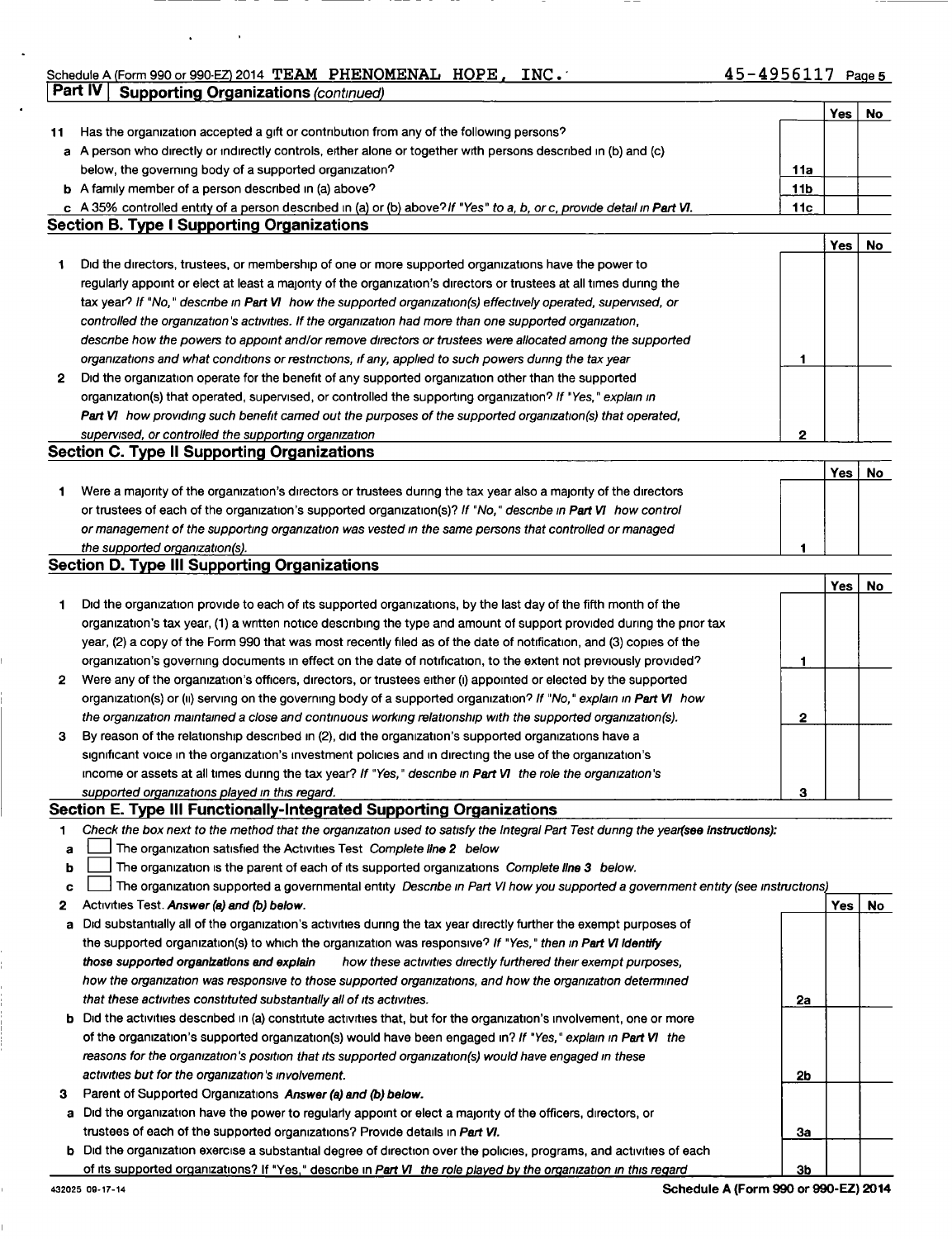| Part V                  | Type III Non-Functionally Integrated 509(a)(3) Supporting Organizations                                                           |              |                |                                |
|-------------------------|-----------------------------------------------------------------------------------------------------------------------------------|--------------|----------------|--------------------------------|
|                         | Check here if the organization satisfied the Integral Part Test as a qualifying trust on Nov. 20, 1970. See instructions. All     |              |                |                                |
|                         | other Type III non-functionally integrated supporting organizations must complete Sections A through E                            |              |                |                                |
|                         | Section A - Adjusted Net Income                                                                                                   |              | (A) Prior Year | (B) Current Year<br>(optional) |
|                         | Net short-term capital gain                                                                                                       | 1            |                |                                |
| 2                       | Recoveries of prior-year distributions                                                                                            | $\mathbf{2}$ |                |                                |
| з                       | Other gross income (see instructions)                                                                                             | з            |                |                                |
| 4                       | Add lines 1 through 3                                                                                                             | 4            |                |                                |
| 5                       | Depreciation and depletion                                                                                                        | 5            |                |                                |
| 6                       | Portion of operating expenses paid or incurred for production or                                                                  |              |                |                                |
|                         | collection of gross income or for management, conservation, or                                                                    |              |                |                                |
|                         | maintenance of property held for production of income (see instructions)                                                          | 6            |                |                                |
| 7                       | Other expenses (see instructions)                                                                                                 | 7            |                |                                |
| 8                       | Adjusted Net Income (subtract lines 5, 6 and 7 from line 4)                                                                       | 8            |                |                                |
|                         | <b>Section B - Minimum Asset Amount</b>                                                                                           |              | (A) Prior Year | (B) Current Year<br>(optional) |
| 1                       | Aggregate fair market value of all non-exempt-use assets (see                                                                     |              |                |                                |
|                         | instructions for short tax year or assets held for part of year)                                                                  |              |                |                                |
|                         | a Average monthly value of securities                                                                                             | 1a           |                |                                |
|                         | <b>b</b> Average monthly cash balances                                                                                            | 1b           |                |                                |
|                         | c Fair market value of other non-exempt-use assets                                                                                | 1c           |                |                                |
|                         | d Total (add lines 1a, 1b, and 1c)                                                                                                | 1d           |                |                                |
|                         | e Discount claimed for blockage or other                                                                                          |              |                |                                |
|                         | factors (explain in detail in Part VI):                                                                                           |              |                |                                |
| 2                       | Acquisition indebtedness applicable to non-exempt-use assets                                                                      | 2            |                |                                |
| 3                       | Subtract line 2 from line 1d                                                                                                      | З            |                |                                |
| 4                       | Cash deemed held for exempt use Enter 1-1/2% of line 3 (for greater amount,                                                       |              |                |                                |
|                         | see instructions)                                                                                                                 | 4            |                |                                |
| 5                       | Net value of non-exempt-use assets (subtract line 4 from line 3)                                                                  | 5            |                |                                |
| 6                       | Multiply line 5 by 035                                                                                                            | 6            |                |                                |
| 7                       | Recoveries of prior-year distributions                                                                                            | 7            |                |                                |
| 8                       | Minimum Asset Amount (add line 7 to line 6)                                                                                       | 8            |                |                                |
|                         | <b>Section C - Distributable Amount</b>                                                                                           |              |                | <b>Current Year</b>            |
|                         | Adjusted net income for prior year (from Section A, line 8, Column A)                                                             | 1            |                |                                |
| 2                       | Enter 85% of line 1                                                                                                               | 2            |                |                                |
| 3                       | Minimum asset amount for prior year (from Section B, line 8, Column A)                                                            | з            |                |                                |
| 4                       | Enter greater of line 2 or line 3                                                                                                 | 4            |                |                                |
| 5                       | Income tax imposed in prior year                                                                                                  | 5            |                |                                |
| 6                       | Distributable Amount. Subtract line 5 from line 4, unless subject to                                                              |              |                |                                |
|                         | emergency temporary reduction (see instructions)                                                                                  | 6            |                |                                |
| $\overline{\mathbf{r}}$ | Check here if the current year is the organization's first as a non-functionally-integrated Type III supporting organization (see |              |                |                                |
|                         | instructions)                                                                                                                     |              |                |                                |

 $\sim$   $\sim$   $\sim$   $\sim$   $\sim$   $\sim$ 

 $\Delta$ 

\_\_\_\_\_\_

 $\langle \rangle$ 

 $-$ 

 $\ddot{\phantom{a}}$ 

 $\sim$ 

45-4956117 Page 6

 $\overline{\phantom{a}}$ 

 $\overline{\phantom{a}}$ 

Schedule A (Form 990 or 990-EZ) 2014

 $- -$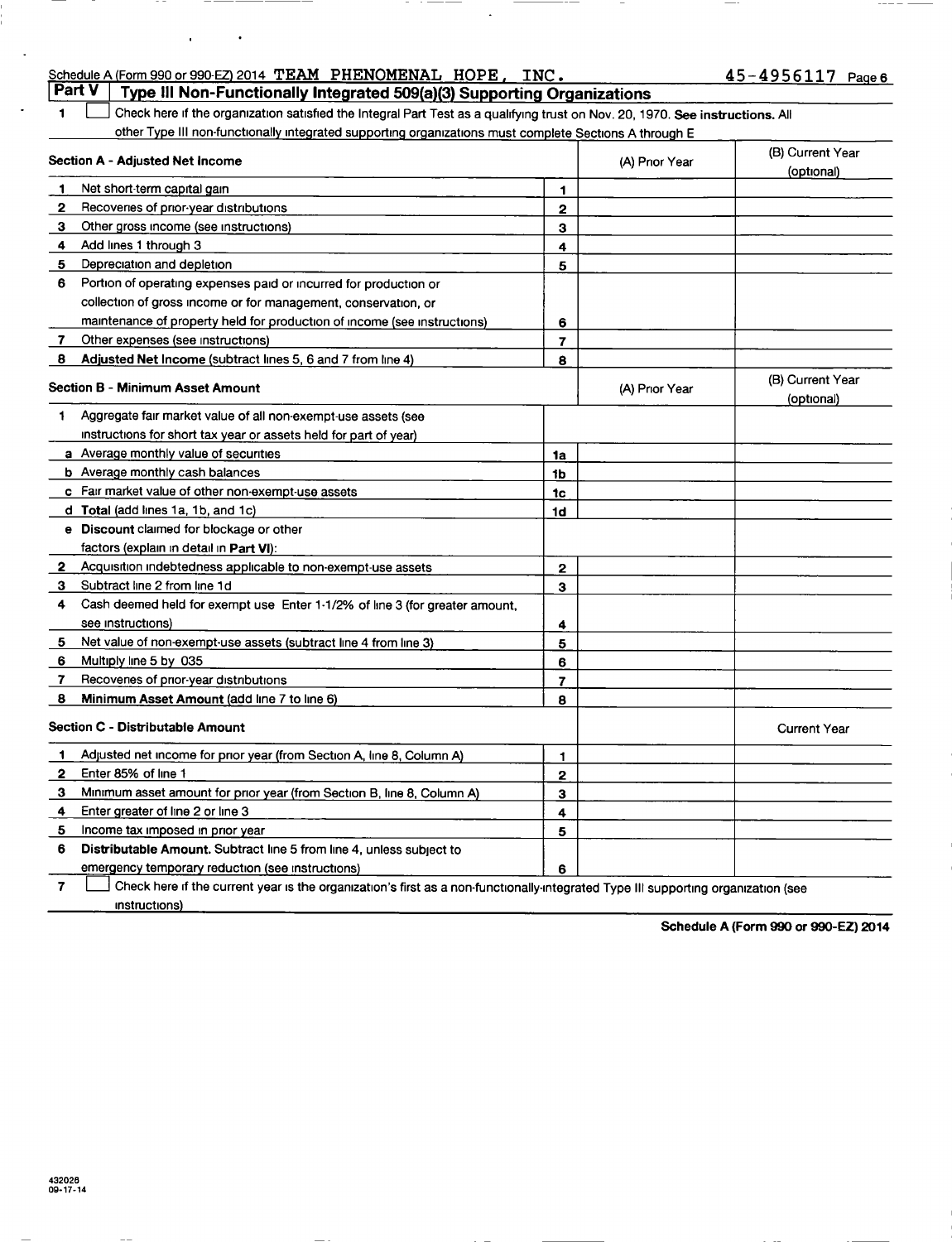| Part V         | Schedule A (Form 990 or 990-EZ) 2014 TEAM PHENOMENAL HOPE, INC.<br>Type III Non-Functionally Integrated 509(a)(3) Supporting Organizations (continued) |                             |                           | $45 - 4956117$ Page 7 |
|----------------|--------------------------------------------------------------------------------------------------------------------------------------------------------|-----------------------------|---------------------------|-----------------------|
|                |                                                                                                                                                        |                             |                           |                       |
|                | <b>Section D - Distributions</b>                                                                                                                       |                             |                           | <b>Current Year</b>   |
| 1              | Amounts paid to supported organizations to accomplish exempt purposes                                                                                  |                             |                           |                       |
| 2              | Amounts paid to perform activity that directly furthers exempt purposes of supported                                                                   |                             |                           |                       |
|                | organizations, in excess of income from activity                                                                                                       |                             |                           |                       |
| 3              | Administrative expenses paid to accomplish exempt purposes of supported organizations                                                                  |                             |                           |                       |
| 4              | Amounts paid to acquire exempt-use assets                                                                                                              |                             |                           |                       |
| 5              | Qualified set-aside amounts (pnor IRS approval required)                                                                                               |                             |                           |                       |
| 6              | Other distributions (describe in Part VI) See instructions                                                                                             |                             |                           |                       |
| 7              | Total annual distributions, Add lines 1 through 6                                                                                                      |                             |                           |                       |
| 8              | Distributions to attentive supported organizations to which the organization is responsive                                                             |                             |                           |                       |
|                | (provide details in Part VI) See instructions                                                                                                          |                             |                           |                       |
| 9              | Distributable amount for 2014 from Section C, line 6                                                                                                   |                             |                           |                       |
| 10             | Line 8 amount divided by Line 9 amount                                                                                                                 |                             |                           |                       |
|                |                                                                                                                                                        | (i)                         | (i)                       | (iii)                 |
|                | Section E - Distribution Allocations (see instructions)                                                                                                | <b>Excess Distributions</b> | <b>Underdistributions</b> | <b>Distributable</b>  |
|                |                                                                                                                                                        |                             | Pre-2014                  | Amount for 2014       |
| 1              | Distributable amount for 2014 from Section C, line 6                                                                                                   |                             |                           |                       |
| $\mathbf{2}$   | Underdistributions, if any, for years prior to 2014                                                                                                    |                             |                           |                       |
|                | (reasonable cause required-see instructions)                                                                                                           |                             |                           |                       |
| 3              | Excess distributions carryover, if any, to 2014                                                                                                        |                             |                           |                       |
| a              |                                                                                                                                                        |                             |                           |                       |
| b              |                                                                                                                                                        |                             |                           |                       |
| c              |                                                                                                                                                        |                             |                           |                       |
| d              |                                                                                                                                                        |                             |                           |                       |
|                | e From 2013                                                                                                                                            |                             |                           |                       |
|                | f Total of lines 3a through e                                                                                                                          |                             |                           |                       |
|                | g Applied to underdistributions of prior years                                                                                                         |                             |                           |                       |
|                | h Applied to 2014 distributable amount                                                                                                                 |                             |                           |                       |
| j.             | Carryover from 2009 not applied (see instructions)                                                                                                     |                             |                           |                       |
|                | Remainder Subtract lines 3g, 3h, and 3i from 3f                                                                                                        |                             |                           |                       |
| 4              | Distributions for 2014 from Section D,                                                                                                                 |                             |                           |                       |
|                | line $7^{\circ}$<br>\$                                                                                                                                 |                             |                           |                       |
|                | a Applied to underdistributions of prior years                                                                                                         |                             |                           |                       |
|                | <b>b</b> Applied to 2014 distributable amount                                                                                                          |                             |                           |                       |
|                | c Remainder Subtract lines 4a and 4b from 4                                                                                                            |                             |                           |                       |
| 5              | Remaining underdistributions for years prior to 2014, if                                                                                               |                             |                           |                       |
|                | any Subtract lines 3g and 4a from line 2 (if amount                                                                                                    |                             |                           |                       |
|                | greater than zero, see instructions).                                                                                                                  |                             |                           |                       |
| 6              | Remaining underdistributions for 2014 Subtract lines 3h                                                                                                |                             |                           |                       |
|                | and 4b from line 1 (if amount greater than zero, see                                                                                                   |                             |                           |                       |
|                | instructions)                                                                                                                                          |                             |                           |                       |
|                | 7 Excess distributions carryover to 2015. Add lines 3j                                                                                                 |                             |                           |                       |
|                | and 4c.                                                                                                                                                |                             |                           |                       |
| 8.             | Breakdown of line 7                                                                                                                                    |                             |                           |                       |
| $\mathsf{a}_-$ |                                                                                                                                                        |                             |                           |                       |
| b              |                                                                                                                                                        |                             |                           |                       |
| c              |                                                                                                                                                        |                             |                           |                       |
|                | d Excess from 2013                                                                                                                                     |                             |                           |                       |
|                | e Excess from 2014                                                                                                                                     |                             |                           |                       |
|                |                                                                                                                                                        |                             |                           |                       |

 $\ddot{\phantom{a}}$ 

Schedule A (Form 990 or 990-EZ) 2014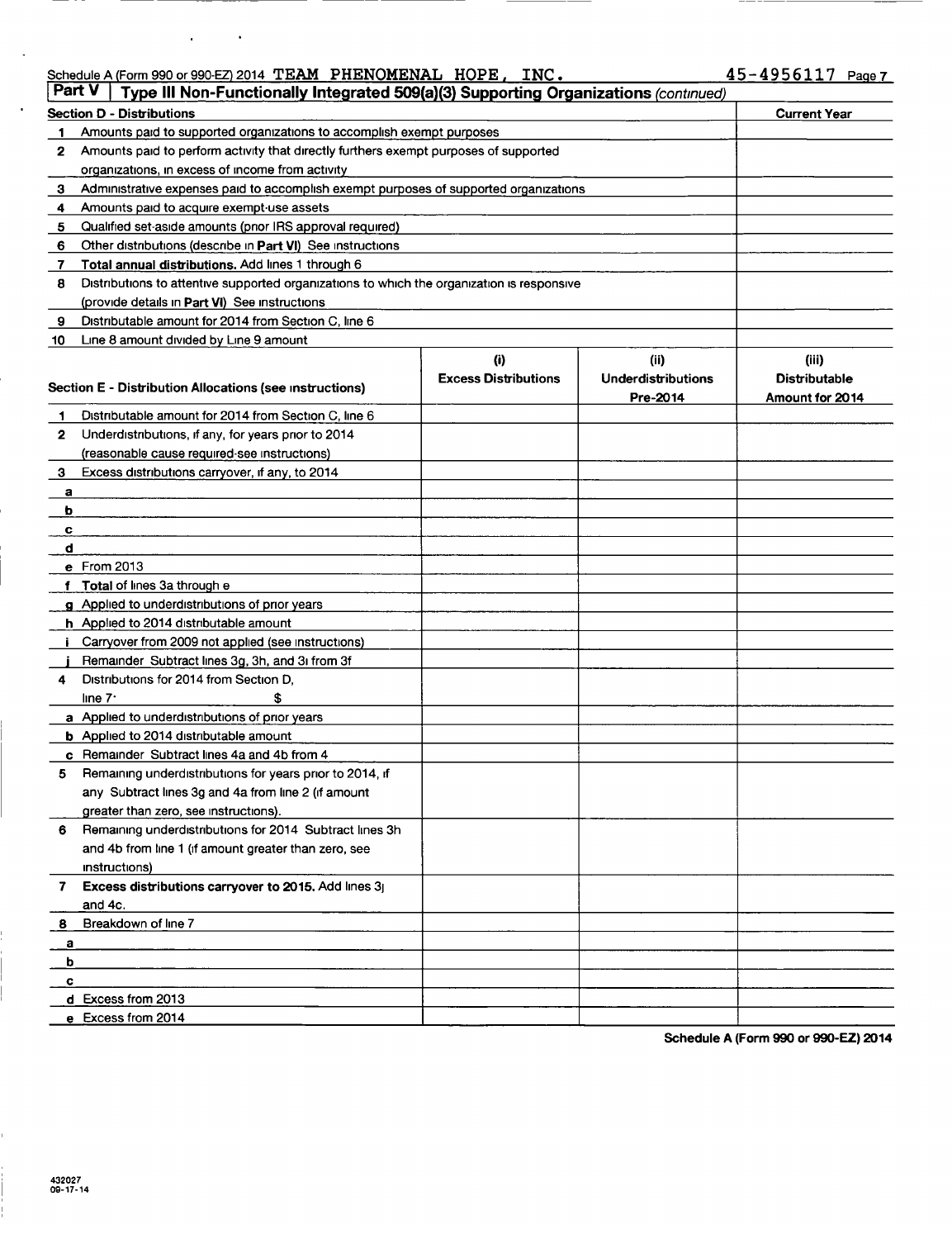|                | Schedule A (Form 990 or 990-EZ) 2014 TEAM PHENOMENAL HOPE, INC.            |  |  | 45-4956117 Page 8                                                                                                                 |
|----------------|----------------------------------------------------------------------------|--|--|-----------------------------------------------------------------------------------------------------------------------------------|
| <b>Part VI</b> |                                                                            |  |  | Supplemental Information. Provide the explanations required by Part II, line 10, Part II, line 17a or 17b; and Part III, line 12. |
|                | Also complete this part for any additional information. (See instructions) |  |  |                                                                                                                                   |
|                |                                                                            |  |  |                                                                                                                                   |
|                |                                                                            |  |  |                                                                                                                                   |
|                |                                                                            |  |  |                                                                                                                                   |
|                |                                                                            |  |  |                                                                                                                                   |
|                |                                                                            |  |  |                                                                                                                                   |
|                |                                                                            |  |  |                                                                                                                                   |
|                |                                                                            |  |  |                                                                                                                                   |
|                |                                                                            |  |  |                                                                                                                                   |
|                |                                                                            |  |  |                                                                                                                                   |
|                |                                                                            |  |  |                                                                                                                                   |
|                |                                                                            |  |  |                                                                                                                                   |
|                |                                                                            |  |  |                                                                                                                                   |
|                |                                                                            |  |  |                                                                                                                                   |
|                |                                                                            |  |  |                                                                                                                                   |
|                |                                                                            |  |  |                                                                                                                                   |
|                |                                                                            |  |  |                                                                                                                                   |
|                |                                                                            |  |  |                                                                                                                                   |
|                |                                                                            |  |  |                                                                                                                                   |
|                |                                                                            |  |  |                                                                                                                                   |
|                |                                                                            |  |  |                                                                                                                                   |
|                |                                                                            |  |  |                                                                                                                                   |
|                |                                                                            |  |  |                                                                                                                                   |
|                |                                                                            |  |  |                                                                                                                                   |
|                |                                                                            |  |  |                                                                                                                                   |
|                |                                                                            |  |  |                                                                                                                                   |
|                |                                                                            |  |  |                                                                                                                                   |
|                |                                                                            |  |  |                                                                                                                                   |
|                |                                                                            |  |  |                                                                                                                                   |
|                |                                                                            |  |  |                                                                                                                                   |
|                |                                                                            |  |  |                                                                                                                                   |
|                |                                                                            |  |  |                                                                                                                                   |
|                |                                                                            |  |  |                                                                                                                                   |
|                |                                                                            |  |  |                                                                                                                                   |
|                |                                                                            |  |  |                                                                                                                                   |
|                |                                                                            |  |  |                                                                                                                                   |
|                |                                                                            |  |  |                                                                                                                                   |
|                |                                                                            |  |  |                                                                                                                                   |
|                |                                                                            |  |  |                                                                                                                                   |
|                |                                                                            |  |  |                                                                                                                                   |
|                |                                                                            |  |  |                                                                                                                                   |
|                |                                                                            |  |  |                                                                                                                                   |
|                |                                                                            |  |  |                                                                                                                                   |
|                |                                                                            |  |  |                                                                                                                                   |
|                |                                                                            |  |  |                                                                                                                                   |
|                |                                                                            |  |  |                                                                                                                                   |
|                |                                                                            |  |  |                                                                                                                                   |
|                |                                                                            |  |  |                                                                                                                                   |
|                |                                                                            |  |  |                                                                                                                                   |
|                |                                                                            |  |  |                                                                                                                                   |
|                |                                                                            |  |  |                                                                                                                                   |
|                |                                                                            |  |  |                                                                                                                                   |
|                |                                                                            |  |  |                                                                                                                                   |
|                |                                                                            |  |  |                                                                                                                                   |
|                |                                                                            |  |  |                                                                                                                                   |
|                |                                                                            |  |  |                                                                                                                                   |
|                |                                                                            |  |  |                                                                                                                                   |
|                |                                                                            |  |  |                                                                                                                                   |
|                |                                                                            |  |  |                                                                                                                                   |
|                |                                                                            |  |  |                                                                                                                                   |
|                |                                                                            |  |  |                                                                                                                                   |
|                |                                                                            |  |  |                                                                                                                                   |
|                |                                                                            |  |  |                                                                                                                                   |
|                |                                                                            |  |  |                                                                                                                                   |
|                |                                                                            |  |  |                                                                                                                                   |
|                |                                                                            |  |  |                                                                                                                                   |
|                |                                                                            |  |  |                                                                                                                                   |
|                |                                                                            |  |  |                                                                                                                                   |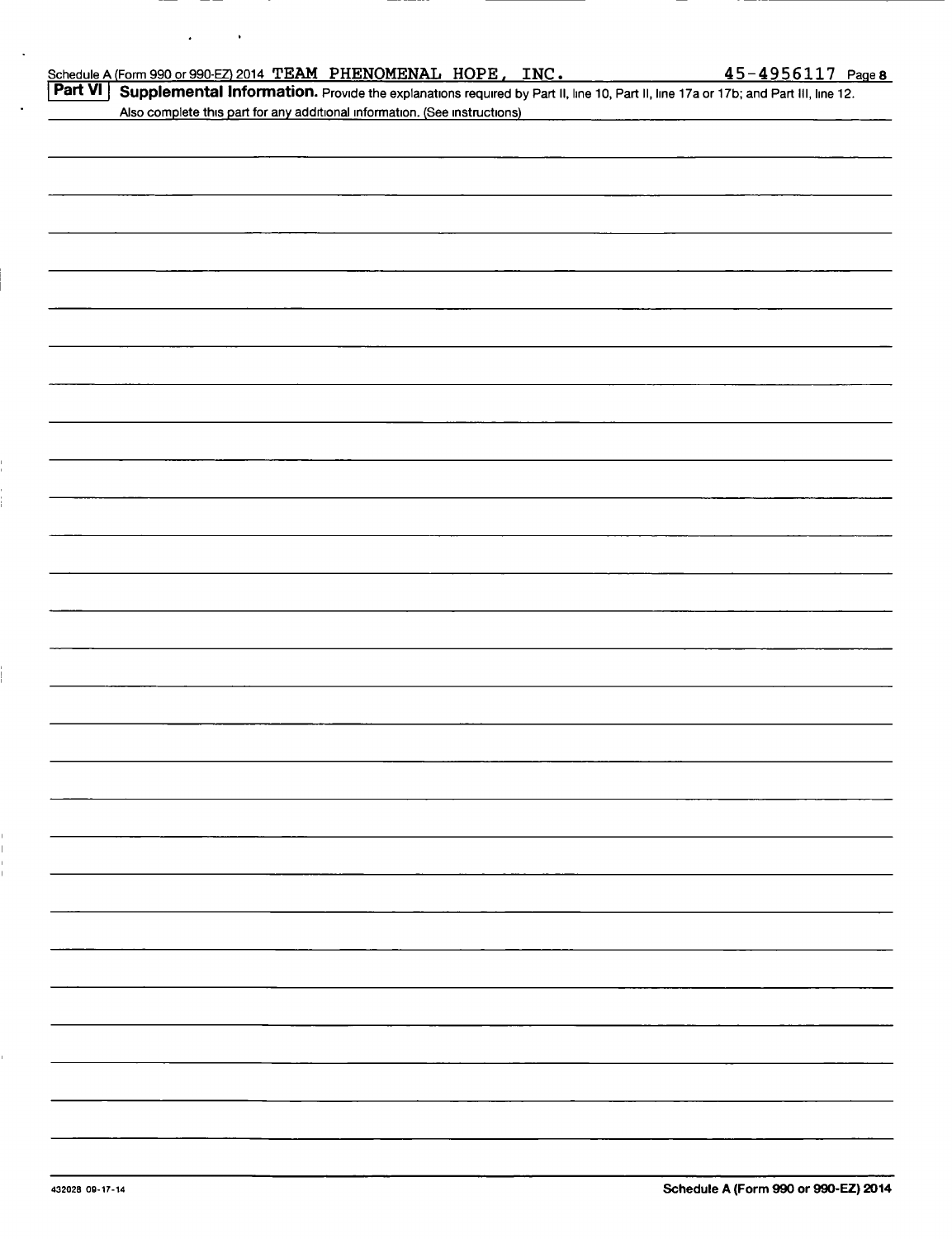| <b>SCHEDULE O</b><br>(Form 990 or 990-EZ)<br>Department of the Treasury<br>Internal Revenue Service | Supplemental Information to Form 990 or 990-EZ<br>Complete to provide information for responses to specific questions on<br>Form 990 or 990-EZ or to provide any additional information.<br>Attach to Form 990 or 990-EZ.<br>Information about Schedule O (Form 990 or 990-EZ) and its instructions is at www.irs.gov/form990. | OMB No 1545-0047<br><b>Open to Public</b><br><b>Inspection</b> |
|-----------------------------------------------------------------------------------------------------|--------------------------------------------------------------------------------------------------------------------------------------------------------------------------------------------------------------------------------------------------------------------------------------------------------------------------------|----------------------------------------------------------------|
| Name of the organization                                                                            | TEAM PHENOMENAL HOPE,<br>INC.                                                                                                                                                                                                                                                                                                  | <b>Employer identification number</b><br>45-4956117            |
|                                                                                                     | FORM 990-EZ, PART I, LINE 10, GRANTS AND ALLOCATIONS:                                                                                                                                                                                                                                                                          |                                                                |
| ACTIVITY CLASSIFICATION:                                                                            |                                                                                                                                                                                                                                                                                                                                |                                                                |
| <b>GRANTEE NAME:</b>                                                                                | PULMONARY HYPERTENSION ASSOCIATION                                                                                                                                                                                                                                                                                             |                                                                |
|                                                                                                     | GRANTEE ADDRESS: 801 ROEDER ROAD, STE 1000 SILVER SPRING, MD 20910                                                                                                                                                                                                                                                             |                                                                |
|                                                                                                     | GRANTEE RELATIONSHIP: NONE                                                                                                                                                                                                                                                                                                     |                                                                |
|                                                                                                     | PROPERTY DESCRIPTION: CASH DONATION                                                                                                                                                                                                                                                                                            |                                                                |
| <b>DATE</b>                                                                                         | OF GIFT: 08/13/14                                                                                                                                                                                                                                                                                                              |                                                                |
| AMOUNT GIVEN:                                                                                       |                                                                                                                                                                                                                                                                                                                                | 80,000.                                                        |
|                                                                                                     |                                                                                                                                                                                                                                                                                                                                |                                                                |
| FORM $990 - EZ$ ,                                                                                   | LINE 14, OCCUPANCY, RENT,<br>PART I.<br>UTILITIES,                                                                                                                                                                                                                                                                             | AND MAINTENANCE:                                               |
| DESCRIPTION OF EXPENSES:                                                                            |                                                                                                                                                                                                                                                                                                                                | <b>AMOUNT:</b>                                                 |
| <b>DEPRECIATION</b>                                                                                 |                                                                                                                                                                                                                                                                                                                                | 9,877.                                                         |
| OTHER EXPENSES                                                                                      |                                                                                                                                                                                                                                                                                                                                | 11,678.                                                        |
|                                                                                                     | TOTAL TO FORM 990-EZ, LINE 14                                                                                                                                                                                                                                                                                                  | 21,555.                                                        |
|                                                                                                     | FORM 990-EZ, PART I, LINE 16, OTHER EXPENSES:                                                                                                                                                                                                                                                                                  |                                                                |
|                                                                                                     | DESCRIPTION OF OTHER EXPENSES:                                                                                                                                                                                                                                                                                                 | <b>AMOUNT:</b>                                                 |
| <b>BANK CHARGES</b>                                                                                 |                                                                                                                                                                                                                                                                                                                                | <u> 140.</u>                                                   |
|                                                                                                     | COMPUTER/INTERNET EXPENSE                                                                                                                                                                                                                                                                                                      | 729.                                                           |
| <b>INSURANCE</b>                                                                                    |                                                                                                                                                                                                                                                                                                                                | <u> 150.</u>                                                   |
| <b>SUPPLIES</b>                                                                                     |                                                                                                                                                                                                                                                                                                                                | <u>9,399.</u>                                                  |
|                                                                                                     | EVENT REGISTRATION & FEES                                                                                                                                                                                                                                                                                                      | <u>3,035.</u>                                                  |
| TRAVEL & MEALS                                                                                      |                                                                                                                                                                                                                                                                                                                                | <u>22,513.</u>                                                 |
|                                                                                                     | TOTAL TO FORM 990-EZ, LINE 16                                                                                                                                                                                                                                                                                                  | 35,966.                                                        |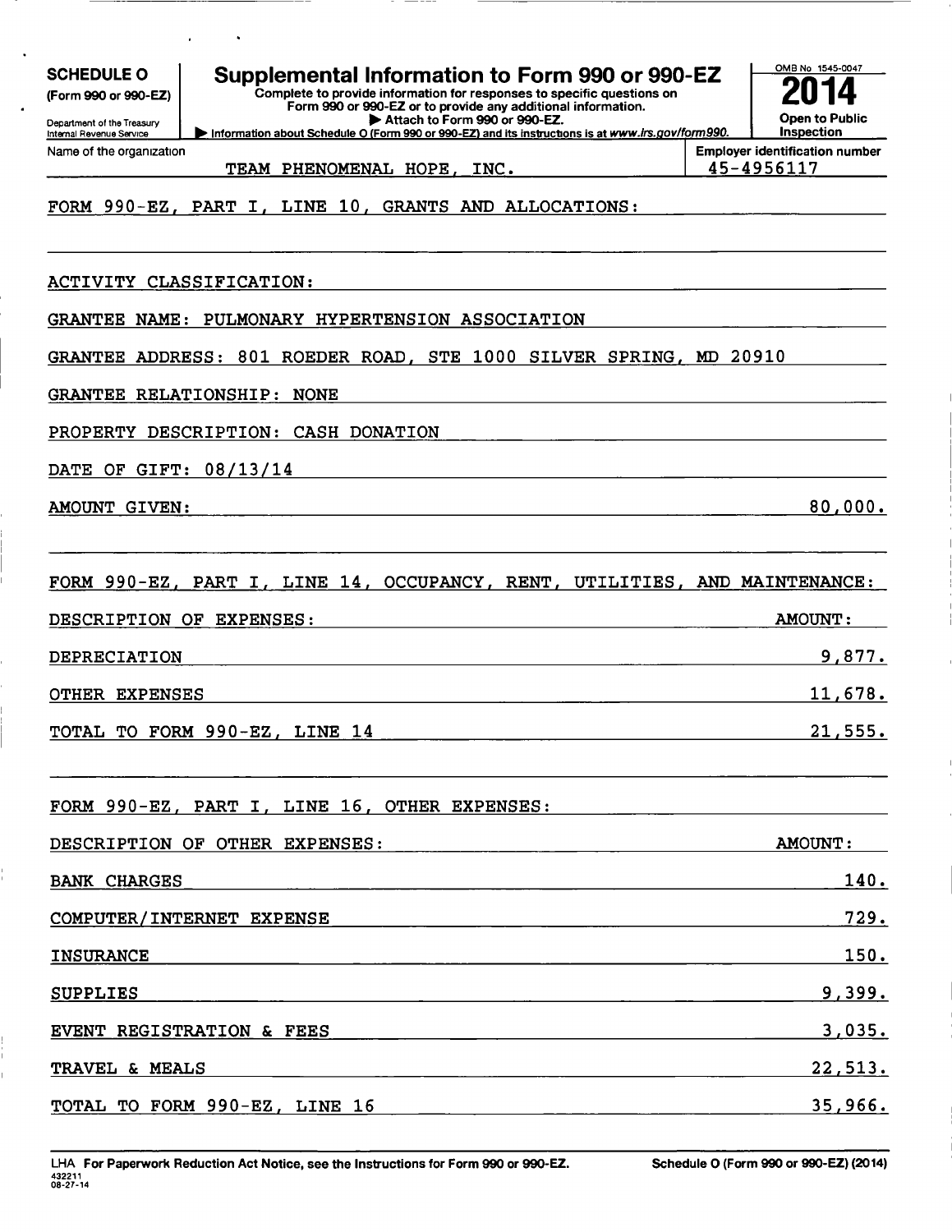| <b>SCHEDULE O</b><br>(Form 990 or 990-EZ)              | Supplemental Information to Form 990 or 990-EZ<br>Complete to provide information for responses to specific questions on<br>Form 990 or 990-EZ or to provide any additional information. |     |             | OMB No 1545-0047                                    |
|--------------------------------------------------------|------------------------------------------------------------------------------------------------------------------------------------------------------------------------------------------|-----|-------------|-----------------------------------------------------|
| Department of the Treasury<br>Internal Revenue Service | Attach to Form 990 or 990-EZ.<br>Information about Schedule O (Form 990 or 990-EZ) and its instructions is at www.irs.gov/form990.                                                       |     |             | Open to Public<br>Inspection                        |
| Name of the organization                               | INC.<br>TEAM PHENOMENAL HOPE,                                                                                                                                                            |     |             | <b>Employer identification number</b><br>45-4956117 |
| FORM $990 - EZ$ .                                      | <b>LINE 24,</b><br>OTHER ASSETS:<br>PART II.                                                                                                                                             |     |             |                                                     |
| <b>DESCRIPTION</b>                                     | BEG.                                                                                                                                                                                     | OF  | <b>YEAR</b> | <b>END</b><br>OF<br><b>YEAR</b>                     |
|                                                        | OTHER DEPRECIABLE ASSETS                                                                                                                                                                 |     | 10,152.     | 12,485.                                             |
| FORM 990-EZ, PART III,                                 | PRIMARY EXEMPT<br><b>PURPOSE</b><br>$\overline{\phantom{m}}$                                                                                                                             |     |             | TEAM PHENOMENAL HOPE,<br>INC.                       |
| A NON-PROFIT<br>IS.                                    | ORGANIZATION THAT<br>FORMED WITH AN<br>WAS                                                                                                                                               |     |             | OVERALL GOAL TO                                     |
|                                                        | PROVIDE AND RAISE AWARENESS<br>FOR PULMONARY HYPERTENSION,                                                                                                                               |     |             | AND RAISE FUNDS                                     |
| <b>FOR</b>                                             | SCIENTIFIC RESEARCH.<br>ORGANIZATION WILL ACHIEVE<br>THE                                                                                                                                 |     |             | THIS GOAL BY                                        |
| MEETING THE FOLLOWING                                  | <b>OBJECTIVES:</b><br>TO RAISE AWARENESS ABOUT<br>(1)                                                                                                                                    |     |             |                                                     |
|                                                        | PULMONARY HYPERTENSION BY<br>SUPPORTING TEAM PHENOMENAL HOPE CYCYLING TEAM                                                                                                               |     |             |                                                     |
| <b>TRAINING AND</b><br>ΙN                              | RACE ACROSS AMERICA,<br>COMPETING<br>THE<br>IN                                                                                                                                           | AND | 2)          | <b>TO RAISE</b>                                     |
|                                                        | MONEY FOR THE FUNDING OF RESEARCH GRANTS TO BE ALLOCATED THROUGH THE                                                                                                                     |     |             |                                                     |

PULMONARY HYPERTENSION ASSOCIATION.

FORM 990-EZ, PART III, LINE 28, PROGRAM SERVICE ACCOMPLISHMENTS:

RAISED AWARENESS ABOUT PULMONARY HYPERTENSION IN THE

PITTSBURGH, PA COMMUNITY THROUGH THE ESTABLISHMENT OF

HIGHLY VISIBLE ENDURANCE CYCLING TEAM AND THEIR OUTREACH

EVENTS.

FORM 990-EZ, PART V, INFORMATION REGARDING PERSONAL BENEFIT CONTRACTS: THE ORGANIZATION DID NOT, DURING THE YEAR, RECEIVE ANY FUNDS, DIRECTLY, OR INDIRECTLY, TO PAY PREMIUMS ON A PERSONAL BENEFIT CONTRACT. THE ORGANIZATION, DID NOT, DURING THE YEAR, PAY ANY PREMIUMS, DIRECTLY, OR INDIRECTLY, ON A PERSONAL BENEFIT CONTRACT.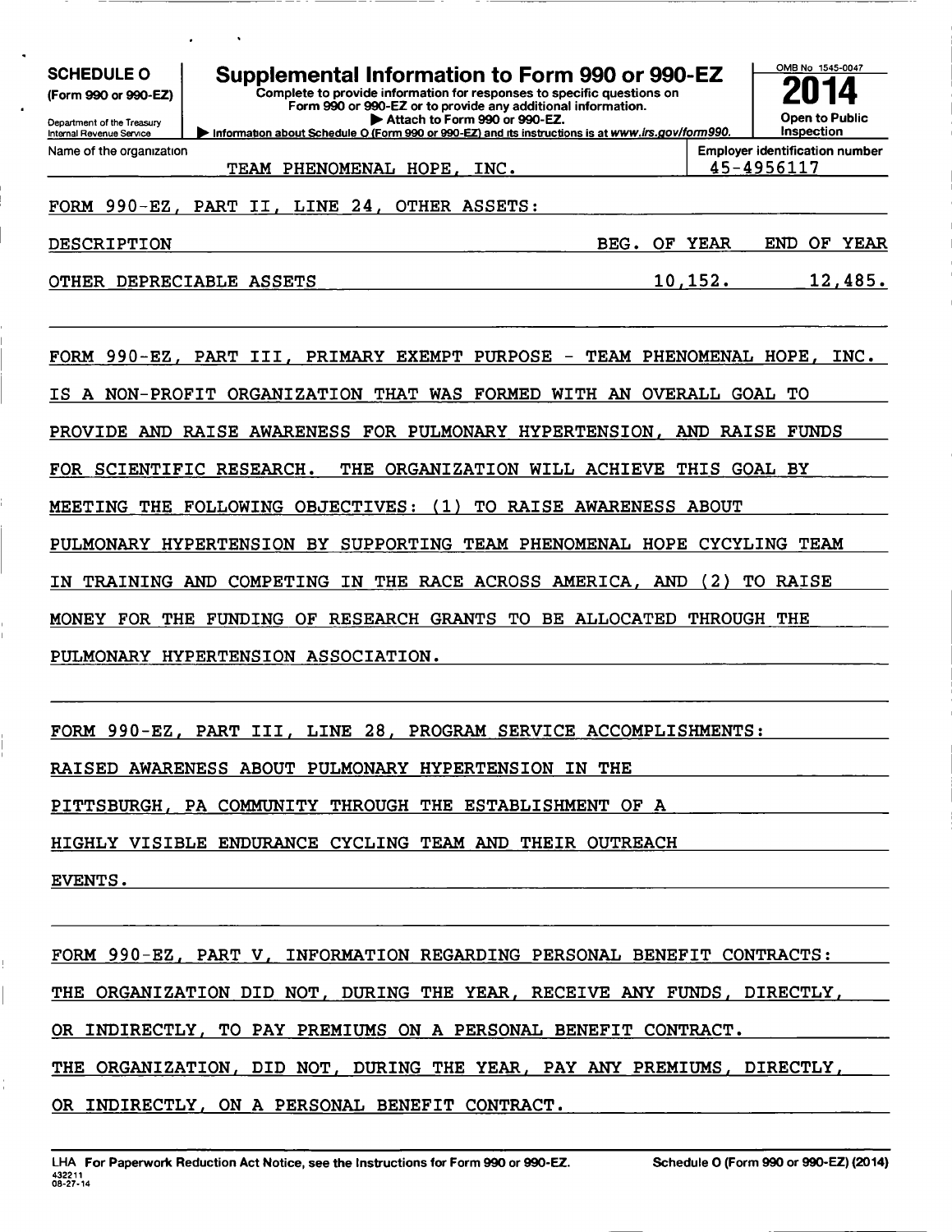| 4562                                                                                                                                         |                                                                                                                                           |                           | <b>Depreciation and Amortization</b>                                     |         |                              |                  |              | OMB No 1545-0172              |
|----------------------------------------------------------------------------------------------------------------------------------------------|-------------------------------------------------------------------------------------------------------------------------------------------|---------------------------|--------------------------------------------------------------------------|---------|------------------------------|------------------|--------------|-------------------------------|
|                                                                                                                                              |                                                                                                                                           |                           | (Including Information on Listed Property)<br>Attach to your tax return. |         |                              | $990 - EZ$       |              |                               |
| Department of the Treasury<br>(99)<br>Internal Revenue Service                                                                               |                                                                                                                                           |                           |                                                                          |         |                              |                  |              | Attachment<br>Sequence No 179 |
| Name(s) shown on return                                                                                                                      | Information about Form 4562 and its separate instructions is at www.irs.gov/form4562.<br>Business or activity to which this form relates  |                           |                                                                          |         |                              |                  |              | Identifying number            |
| TEAM PHENOMENAL HOPE,                                                                                                                        |                                                                                                                                           | INC.                      |                                                                          |         | FORM 990-EZ PAGE 1           |                  |              | 45-4956117                    |
| Part I                                                                                                                                       | Election To Expense Certain Property Under Section 179 Note: If you have any listed property, complete Part V before you complete Part I. |                           |                                                                          |         |                              |                  |              |                               |
| 1 Maximum amount (see instructions)                                                                                                          |                                                                                                                                           |                           |                                                                          |         |                              |                  | 1            | 500,000.                      |
| Total cost of section 179 property placed in service (see instructions)<br>2.                                                                |                                                                                                                                           |                           |                                                                          |         |                              |                  | $\mathbf{2}$ |                               |
| Threshold cost of section 179 property before reduction in limitation<br>з                                                                   |                                                                                                                                           |                           |                                                                          |         |                              |                  | з            | 2,000,000.                    |
| Reduction in limitation Subtract line 3 from line 2 If zero or less, enter -0-<br>4                                                          |                                                                                                                                           |                           |                                                                          |         |                              |                  | 4            |                               |
| 5<br>Dollar limitation for tax year Subtract line 4 from line 1 If zero or less, enter -0- If married filing separately, see instructions    |                                                                                                                                           |                           |                                                                          |         |                              |                  | 5            |                               |
| 6                                                                                                                                            | (a) Description of property                                                                                                               |                           |                                                                          |         | (b) Cost (business use only) | (c) Elected cost |              |                               |
|                                                                                                                                              |                                                                                                                                           |                           |                                                                          |         |                              |                  |              |                               |
|                                                                                                                                              |                                                                                                                                           |                           |                                                                          |         |                              |                  |              |                               |
| 7 Listed property Enter the amount from line 29<br>Total elected cost of section 179 property. Add amounts in column (c), lines 6 and 7<br>8 |                                                                                                                                           |                           |                                                                          |         | $\overline{\mathbf{z}}$      |                  | 8            |                               |
| Tentative deduction Enter the smaller of line 5 or line 8<br>9                                                                               |                                                                                                                                           |                           |                                                                          |         |                              |                  | 9            |                               |
| Carryover of disallowed deduction from line 13 of your 2013 Form 4562<br>10                                                                  |                                                                                                                                           |                           |                                                                          |         |                              |                  | 10           |                               |
| Business income limitation Enter the smaller of business income (not less than zero) or line 5<br>11.                                        |                                                                                                                                           |                           |                                                                          |         |                              |                  | 11           |                               |
| Section 179 expense deduction Add lines 9 and 10, but do not enter more than line 11<br>12                                                   |                                                                                                                                           |                           |                                                                          |         |                              |                  | 12           |                               |
| Carryover of disallowed deduction to 2015 Add lines 9 and 10, less line 12<br>13 <sup>13</sup>                                               |                                                                                                                                           |                           |                                                                          |         | 13                           |                  |              |                               |
| Note: Do not use Part II or Part III below for listed property. Instead, use Part V.                                                         |                                                                                                                                           |                           |                                                                          |         |                              |                  |              |                               |
| Part II                                                                                                                                      | Special Depreciation Allowance and Other Depreciation (Do not include listed property)                                                    |                           |                                                                          |         |                              |                  |              |                               |
| 14 Special depreciation allowance for qualified property (other than listed property) placed in service during                               |                                                                                                                                           |                           |                                                                          |         |                              |                  |              |                               |
| the tax year                                                                                                                                 |                                                                                                                                           |                           |                                                                          |         |                              |                  | 14           | 6, 105.                       |
| 15 Property subject to section 168(f)(1) election                                                                                            |                                                                                                                                           |                           |                                                                          |         |                              |                  | 15           |                               |
| <b>16</b> Other depreciation (including ACRS)                                                                                                |                                                                                                                                           |                           |                                                                          |         |                              |                  | 16           |                               |
| Part III                                                                                                                                     | <b>MACRS Depreciation (Do not include listed property) (See instructions)</b>                                                             |                           |                                                                          |         |                              |                  |              |                               |
|                                                                                                                                              |                                                                                                                                           |                           | <b>Section A</b>                                                         |         |                              |                  |              |                               |
| 17 MACRS deductions for assets placed in service in tax years beginning before 2014                                                          |                                                                                                                                           |                           |                                                                          |         |                              |                  | 17           | 2,900.                        |
| 18 If you are electing to group any assets placed in service during the tax year into one or more general asset accounts, check here         | Section B - Assets Placed in Service During 2014 Tax Year Using the General Depreciation System                                           |                           |                                                                          |         |                              |                  |              |                               |
|                                                                                                                                              |                                                                                                                                           | (b) Month and             | (c) Basis for depreciation                                               |         |                              |                  |              |                               |
| (a) Classification of property                                                                                                               |                                                                                                                                           | year placed<br>In service | (business/investment use<br>only - see instructions)                     |         | (d) Recovery<br>period       | (e) Convention   | (f) Method   | (g) Depreciation deduction    |
| 3-year property<br>19а                                                                                                                       |                                                                                                                                           |                           |                                                                          |         |                              |                  |              |                               |
| 5-year property<br>b                                                                                                                         |                                                                                                                                           |                           |                                                                          |         |                              |                  |              |                               |
| 7-year property<br>c                                                                                                                         |                                                                                                                                           |                           |                                                                          | 6, 104. | 7<br>YRS.                    | HY               | $200$ DB     | 872.                          |
| 10-year property<br>d                                                                                                                        |                                                                                                                                           |                           |                                                                          |         |                              |                  |              |                               |
| 15-year property<br>е                                                                                                                        |                                                                                                                                           |                           |                                                                          |         |                              |                  |              |                               |
| 20-year property<br>1.                                                                                                                       |                                                                                                                                           |                           |                                                                          |         |                              |                  |              |                               |
| 25-year property<br>Я                                                                                                                        |                                                                                                                                           |                           |                                                                          |         | 25 yrs                       |                  | S/L          |                               |
| Residential rental property<br>h                                                                                                             |                                                                                                                                           |                           |                                                                          |         | 27 5 yrs                     | мм               | S/L          |                               |
|                                                                                                                                              |                                                                                                                                           |                           |                                                                          |         | 27.5 yrs                     | ММ               | S/L          |                               |
| j.<br>Nonresidential real property                                                                                                           |                                                                                                                                           |                           |                                                                          |         | 39 yrs.                      | ММ               | S/L          |                               |
|                                                                                                                                              |                                                                                                                                           |                           |                                                                          |         |                              | ММ               | S/L          |                               |
|                                                                                                                                              | Section C - Assets Placed in Service During 2014 Tax Year Using the Alternative Depreciation System                                       |                           |                                                                          |         |                              |                  |              |                               |
| Class Infe<br>20a                                                                                                                            |                                                                                                                                           |                           |                                                                          |         |                              |                  | S/L          |                               |
| 12-year<br>b                                                                                                                                 |                                                                                                                                           |                           |                                                                          |         | 12 yrs                       |                  | S/L          |                               |
| 40-year<br>c                                                                                                                                 |                                                                                                                                           |                           |                                                                          |         | 40 yrs                       | мм               | S/L          |                               |
| Part IV                                                                                                                                      | <b>Summary (See instructions)</b>                                                                                                         |                           |                                                                          |         |                              |                  |              |                               |
| 21 Listed property. Enter amount from line 28                                                                                                |                                                                                                                                           |                           |                                                                          |         |                              |                  | 21           |                               |
| 22 Total. Add amounts from line 12, lines 14 through 17, lines 19 and 20 in column (g), and line 21.                                         |                                                                                                                                           |                           |                                                                          |         |                              |                  |              |                               |
| Enter here and on the appropriate lines of your return Partnerships and S corporations - see instr.                                          |                                                                                                                                           |                           |                                                                          |         |                              |                  | 22           | 9,877.                        |
| 23 For assets shown above and placed in service during the current year, enter the                                                           |                                                                                                                                           |                           |                                                                          |         |                              |                  |              |                               |
| portion of the basis attributable to section 263A costs                                                                                      |                                                                                                                                           |                           |                                                                          |         | 23                           |                  |              |                               |

 $418251$ <br>01-08-15 LHA For Paperwork Reduction Act Notice, see separate instructions. Form 4562 (2014)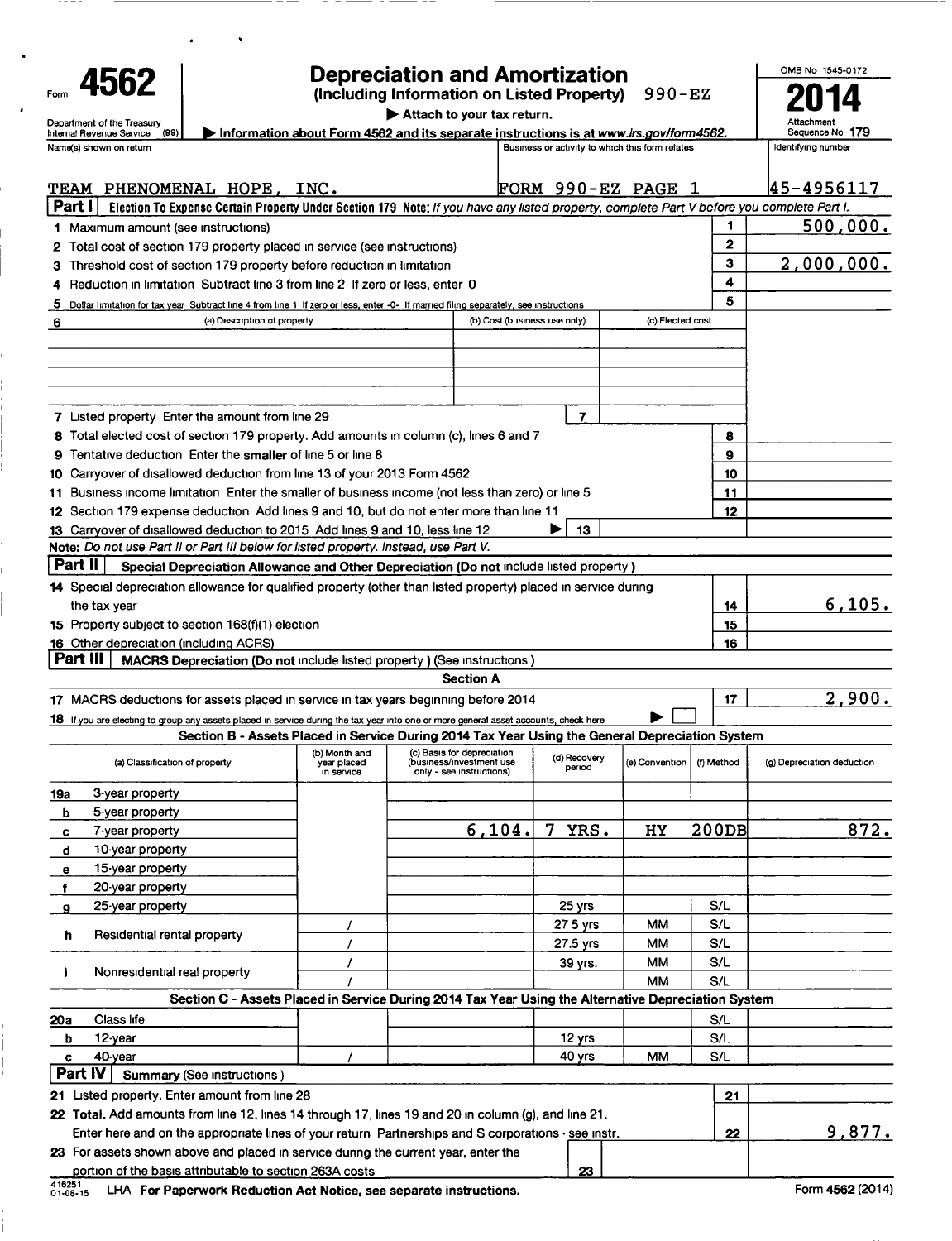|         | Form 4562 (2014)                                                                                                                                                                                                  |                                     | TEAM PHENOMENAL HOPE, INC.                                                                                          |                                            |                               |                              |                                                                    |     |                                             |                              |                                             |     |                                  | $45 - 4956117$ Page 2                     |                                       |
|---------|-------------------------------------------------------------------------------------------------------------------------------------------------------------------------------------------------------------------|-------------------------------------|---------------------------------------------------------------------------------------------------------------------|--------------------------------------------|-------------------------------|------------------------------|--------------------------------------------------------------------|-----|---------------------------------------------|------------------------------|---------------------------------------------|-----|----------------------------------|-------------------------------------------|---------------------------------------|
| Part V  | Listed Property (Include automobiles, certain other vehicles, certain aircraft, certain computers, and property used for entertainment,<br>recreation, or amusement.)                                             |                                     |                                                                                                                     |                                            |                               |                              |                                                                    |     |                                             |                              |                                             |     |                                  |                                           |                                       |
|         | Note: For any vehicle for which you are using the standard mileage rate or deducting lease expense, completeonly 24a, 24b, columns (a)<br>through (c) of Section A, all of Section B, and Section C if applicable |                                     |                                                                                                                     |                                            |                               |                              |                                                                    |     |                                             |                              |                                             |     |                                  |                                           |                                       |
|         |                                                                                                                                                                                                                   |                                     | Section A - Depreciation and Other Information (Caution: See the instructions for limits for passenger automobiles) |                                            |                               |                              |                                                                    |     |                                             |                              |                                             |     |                                  |                                           |                                       |
|         | 24a Do you have evidence to support the business/investment use claimed?                                                                                                                                          |                                     |                                                                                                                     |                                            |                               |                              | <b>Yes</b>                                                         |     | No   24b If "Yes," is the evidence written? |                              |                                             |     |                                  | <b>Yes</b>                                | No                                    |
|         | (a)<br>Type of property<br>(list vehicles first)                                                                                                                                                                  | (b)<br>Date<br>placed in<br>service | (c)<br>Business/<br>investment<br>use percentage                                                                    |                                            | (d)<br>Cost or<br>other basis |                              | (e)<br>Basis for depreciation<br>(business/investment<br>use only) |     | (f)<br>Recovery<br>period                   | (g)<br>Method/<br>Convention |                                             |     | (h)<br>Depreciation<br>deduction |                                           | (i)<br>Elected<br>section 179<br>cost |
|         | 25 Special depreciation allowance for qualified listed property placed in service during the tax year and                                                                                                         |                                     |                                                                                                                     |                                            |                               |                              |                                                                    |     |                                             |                              |                                             |     |                                  |                                           |                                       |
|         | used more than 50% in a qualified business use<br>26 Property used more than 50% in a qualified business use:                                                                                                     |                                     |                                                                                                                     |                                            |                               |                              |                                                                    |     |                                             |                              | 25                                          |     |                                  |                                           |                                       |
|         |                                                                                                                                                                                                                   |                                     |                                                                                                                     | %                                          |                               |                              |                                                                    |     |                                             |                              |                                             |     |                                  |                                           |                                       |
|         |                                                                                                                                                                                                                   |                                     |                                                                                                                     | %                                          |                               |                              |                                                                    |     |                                             |                              |                                             |     |                                  |                                           |                                       |
|         |                                                                                                                                                                                                                   |                                     |                                                                                                                     | %                                          |                               |                              |                                                                    |     |                                             |                              |                                             |     |                                  |                                           |                                       |
|         | 27 Property used 50% or less in a qualified business use                                                                                                                                                          |                                     |                                                                                                                     |                                            |                               |                              |                                                                    |     |                                             |                              |                                             |     |                                  |                                           |                                       |
|         |                                                                                                                                                                                                                   |                                     |                                                                                                                     | %                                          |                               |                              |                                                                    |     |                                             | $S/L -$                      |                                             |     |                                  |                                           |                                       |
|         |                                                                                                                                                                                                                   |                                     |                                                                                                                     | %                                          |                               |                              |                                                                    |     |                                             | $S/L -$                      |                                             |     |                                  |                                           |                                       |
|         |                                                                                                                                                                                                                   |                                     |                                                                                                                     | %                                          |                               |                              |                                                                    |     |                                             | $S/L -$                      |                                             |     |                                  |                                           |                                       |
|         | 28 Add amounts in column (h), lines 25 through 27. Enter here and on line 21, page 1                                                                                                                              |                                     |                                                                                                                     |                                            |                               |                              |                                                                    |     |                                             |                              | 28                                          |     |                                  |                                           |                                       |
|         | 29 Add amounts in column (i), line 26 Enter here and on line 7, page 1                                                                                                                                            |                                     |                                                                                                                     |                                            |                               |                              |                                                                    |     |                                             |                              |                                             |     | 29                               |                                           |                                       |
|         |                                                                                                                                                                                                                   |                                     |                                                                                                                     | Section B - Information on Use of Vehicles |                               |                              |                                                                    |     |                                             |                              |                                             |     |                                  |                                           |                                       |
|         | Complete this section for vehicles used by a sole proprietor, partner, or other "more than 5% owner," or related person If you provided vehicles                                                                  |                                     |                                                                                                                     |                                            |                               |                              |                                                                    |     |                                             |                              |                                             |     |                                  |                                           |                                       |
|         | to your employees, first answer the questions in Section C to see if you meet an exception to completing this section for those vehicles.                                                                         |                                     |                                                                                                                     |                                            |                               |                              |                                                                    |     |                                             |                              |                                             |     |                                  |                                           |                                       |
|         |                                                                                                                                                                                                                   |                                     |                                                                                                                     |                                            |                               |                              |                                                                    |     |                                             |                              |                                             |     |                                  |                                           |                                       |
|         |                                                                                                                                                                                                                   |                                     |                                                                                                                     |                                            | (a)                           |                              | (b)                                                                |     | (c)                                         | (d)                          |                                             |     | (e)                              | (f)                                       |                                       |
|         | 30 Total business/investment miles driven during the                                                                                                                                                              |                                     |                                                                                                                     |                                            | Vehicle                       |                              | Vehicle                                                            |     | Vehicle                                     | Vehicle                      |                                             |     | Vehicle                          | Vehicle                                   |                                       |
|         | year (do not include commuting miles)                                                                                                                                                                             |                                     |                                                                                                                     |                                            |                               |                              |                                                                    |     |                                             |                              |                                             |     |                                  |                                           |                                       |
|         | 31 Total commuting miles driven during the year                                                                                                                                                                   |                                     |                                                                                                                     |                                            |                               |                              |                                                                    |     |                                             |                              |                                             |     |                                  |                                           |                                       |
|         | 32 Total other personal (noncommuting) miles                                                                                                                                                                      |                                     |                                                                                                                     |                                            |                               |                              |                                                                    |     |                                             |                              |                                             |     |                                  |                                           |                                       |
| driven  |                                                                                                                                                                                                                   |                                     |                                                                                                                     |                                            |                               |                              |                                                                    |     |                                             |                              |                                             |     |                                  |                                           |                                       |
|         | 33 Total miles driven during the year                                                                                                                                                                             |                                     |                                                                                                                     |                                            |                               |                              |                                                                    |     |                                             |                              |                                             |     |                                  |                                           |                                       |
|         | Add lines 30 through 32                                                                                                                                                                                           |                                     |                                                                                                                     |                                            |                               |                              |                                                                    |     |                                             |                              |                                             |     |                                  |                                           |                                       |
|         | 34 Was the vehicle available for personal use                                                                                                                                                                     |                                     |                                                                                                                     | Yes                                        | No                            | Yes                          | No                                                                 | Yes | No                                          | Yes                          | No                                          | Yes | No                               | <b>Yes</b>                                | No                                    |
|         | during off-duty hours?                                                                                                                                                                                            |                                     |                                                                                                                     |                                            |                               |                              |                                                                    |     |                                             |                              |                                             |     |                                  |                                           |                                       |
|         | 35 Was the vehicle used primarily by a more                                                                                                                                                                       |                                     |                                                                                                                     |                                            |                               |                              |                                                                    |     |                                             |                              |                                             |     |                                  |                                           |                                       |
|         | than 5% owner or related person?                                                                                                                                                                                  |                                     |                                                                                                                     |                                            |                               |                              |                                                                    |     |                                             |                              |                                             |     |                                  |                                           |                                       |
|         | 36 Is another vehicle available for personal                                                                                                                                                                      |                                     |                                                                                                                     |                                            |                               |                              |                                                                    |     |                                             |                              |                                             |     |                                  |                                           |                                       |
| use?    |                                                                                                                                                                                                                   |                                     |                                                                                                                     |                                            |                               |                              |                                                                    |     |                                             |                              |                                             |     |                                  |                                           |                                       |
|         |                                                                                                                                                                                                                   |                                     | Section C - Questions for Employers Who Provide Vehicles for Use by Their Employees                                 |                                            |                               |                              |                                                                    |     |                                             |                              |                                             |     |                                  |                                           |                                       |
|         | Answer these questions to determine if you meet an exception to completing Section B for vehicles used by employees who are not more than 5%                                                                      |                                     |                                                                                                                     |                                            |                               |                              |                                                                    |     |                                             |                              |                                             |     |                                  |                                           |                                       |
|         | owners or related persons.                                                                                                                                                                                        |                                     |                                                                                                                     |                                            |                               |                              |                                                                    |     |                                             |                              |                                             |     |                                  |                                           |                                       |
|         | 37 Do you maintain a written policy statement that prohibits all personal use of vehicles, including commuting, by your<br>employees?                                                                             |                                     |                                                                                                                     |                                            |                               |                              |                                                                    |     |                                             |                              |                                             |     |                                  | Yes                                       | No                                    |
|         | 38 Do you maintain a written policy statement that prohibits personal use of vehicles, except commuting, by your                                                                                                  |                                     |                                                                                                                     |                                            |                               |                              |                                                                    |     |                                             |                              |                                             |     |                                  |                                           |                                       |
|         | employees? See the instructions for vehicles used by corporate officers, directors, or 1% or more owners                                                                                                          |                                     |                                                                                                                     |                                            |                               |                              |                                                                    |     |                                             |                              |                                             |     |                                  |                                           |                                       |
|         | 39 Do you treat all use of vehicles by employees as personal use?                                                                                                                                                 |                                     |                                                                                                                     |                                            |                               |                              |                                                                    |     |                                             |                              |                                             |     |                                  |                                           |                                       |
|         | 40 Do you provide more than five vehicles to your employees, obtain information from your employees about                                                                                                         |                                     |                                                                                                                     |                                            |                               |                              |                                                                    |     |                                             |                              |                                             |     |                                  |                                           |                                       |
|         | the use of the vehicles, and retain the information received?                                                                                                                                                     |                                     |                                                                                                                     |                                            |                               |                              |                                                                    |     |                                             |                              |                                             |     |                                  |                                           |                                       |
|         | 41 Do you meet the requirements concerning qualified automobile demonstration use?                                                                                                                                |                                     |                                                                                                                     |                                            |                               |                              |                                                                    |     |                                             |                              |                                             |     |                                  |                                           |                                       |
|         | Note: If your answer to 37, 38, 39, 40, or 41 is "Yes," do not complete Section B for the covered vehicles                                                                                                        |                                     |                                                                                                                     |                                            |                               |                              |                                                                    |     |                                             |                              |                                             |     |                                  |                                           |                                       |
| Part VI | Amortization                                                                                                                                                                                                      |                                     |                                                                                                                     |                                            |                               |                              |                                                                    |     |                                             |                              |                                             |     |                                  |                                           |                                       |
|         | (a)<br>Description of costs                                                                                                                                                                                       |                                     |                                                                                                                     | (b)<br>Date amorbzation<br>begins          |                               | (c)<br>Amortizable<br>amount |                                                                    |     | (d)<br>Code<br>section                      |                              | (e)<br>Amortization<br>period or percentage |     |                                  | $\bf{f}$<br>Amortization<br>for this year |                                       |
|         | 42 Amortization of costs that begins during your 2014 tax year                                                                                                                                                    |                                     |                                                                                                                     |                                            |                               |                              |                                                                    |     |                                             |                              |                                             |     |                                  |                                           |                                       |
|         |                                                                                                                                                                                                                   |                                     |                                                                                                                     |                                            |                               |                              |                                                                    |     |                                             |                              |                                             |     |                                  |                                           |                                       |
|         |                                                                                                                                                                                                                   |                                     |                                                                                                                     |                                            |                               |                              |                                                                    |     |                                             |                              |                                             |     |                                  |                                           |                                       |
|         | 43 Amortization of costs that began before your 2014 tax year                                                                                                                                                     |                                     |                                                                                                                     |                                            |                               |                              |                                                                    |     |                                             |                              |                                             | 43  |                                  |                                           |                                       |
|         | 44 Total. Add amounts in column (f) See the instructions for where to report                                                                                                                                      |                                     |                                                                                                                     |                                            |                               |                              |                                                                    |     |                                             |                              |                                             | 44  |                                  |                                           |                                       |

 $\sim 100$ 

 $\mathbf{r}$ 

 $\overline{a}$ 

 $\lambda$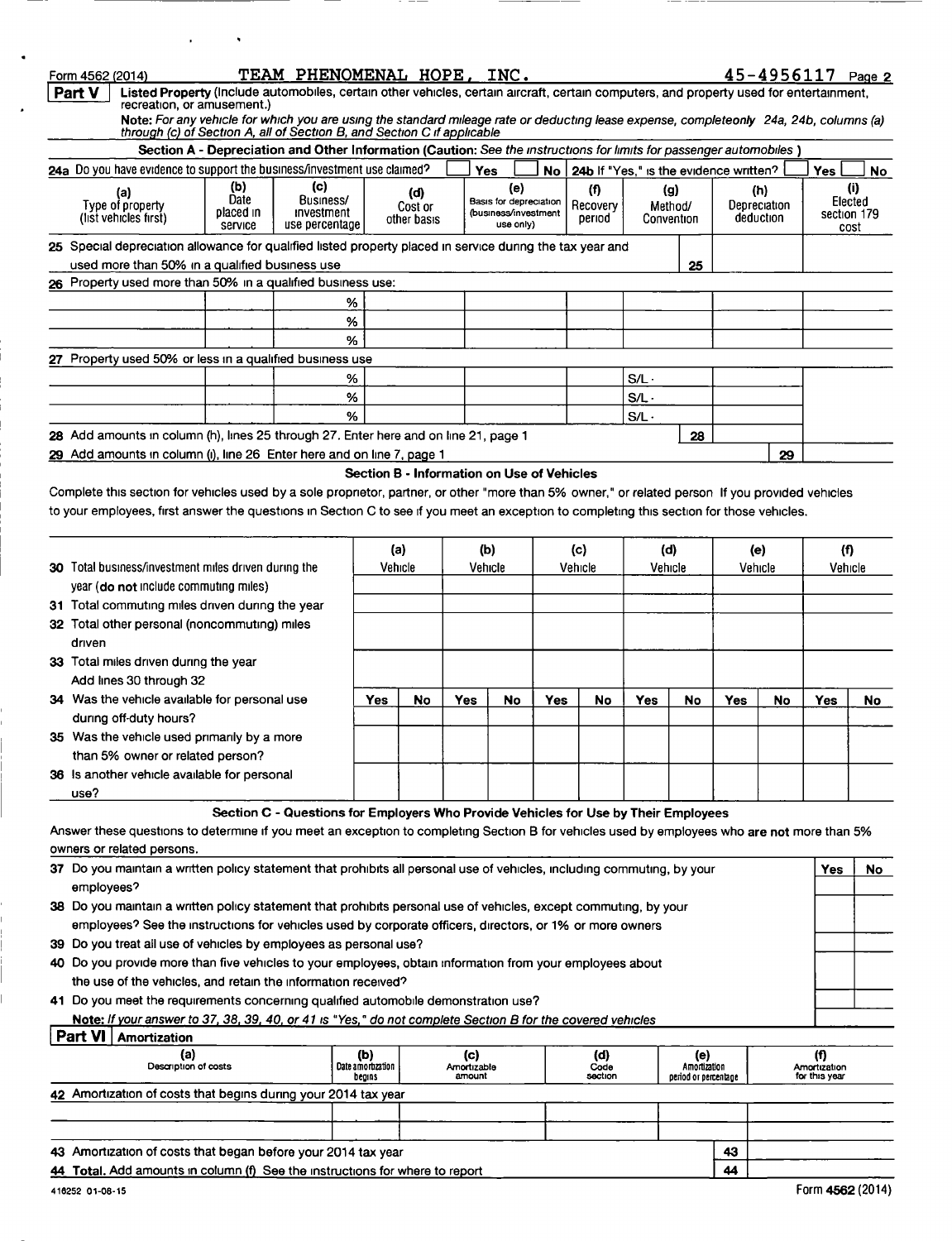| Form | 8868 |
|------|------|
|------|------|

# Form 8868 **Application for Extension of Time To File an**<br> **Example Creanization Beturn**<br> **Example Organization Beturn** Exempt Organization Return  $\log_{10.1545 \cdot 1709}$

► File <sup>a</sup> separate application for each return.

| Department of the Treasury |  |
|----------------------------|--|
|                            |  |

▶ Information about Form 8868 and its instructions is at www.irs.gov/form8868.

• If you are filing for an Automatic 3-Month Extension, complete only Part I and check this box  $\blacktriangleright \Box$ 

• If you are filing for an Additional ( Not Automatic ) 3-Month Extension, complete only Part II (on page 2 of this form)

Do not complete Part II unless you have already been granted an automatic 3-month extension on a previously filed Form 8868.

Electronic filing (e-file). You can electronically file Form 8868 if you need a 3-month automatic extension of time to file (6 months for a corporation required to file Form 990-1), or an additional (not automatic) 3-month extension of time You can electronically file Form 8868 to request an extension of time to file any of the forms listed in Part <sup>I</sup> or Part II with the exception of Form 8870, Information Return for Transfers Associated With Certain Personal Benefit Contracts, which must be sent to the IRS in paper format (see instructions). For more details on the electronic filing of this form, visit www.irs.gov/efile and click on e-file for Chanties & Nonprofits.

| ∣ Part I | <b>Automatic 3-Month Extension of Time.</b> Only submit original (no copies needed). |  |  |
|----------|--------------------------------------------------------------------------------------|--|--|

A corporation required to file Form 990 T and requesting an automatic 6 month extension  $\cdot$  check this box and complete<br>Part I only

All other corporations (including 1120-C filers), partnerships, REMICs, and trusts must use Form 7004 to request an extension of time Enter filer's identifying number

| Type or                                                                  | Name of exempt organization or other filer, see instructions.                                                              | Employer identification number (EIN) or |  |  |  |  |  |  |  |
|--------------------------------------------------------------------------|----------------------------------------------------------------------------------------------------------------------------|-----------------------------------------|--|--|--|--|--|--|--|
| print                                                                    | TEAM PHENOMENAL HOPE,<br>INC.                                                                                              | 45-4956117                              |  |  |  |  |  |  |  |
| File by the<br>due date for<br>filing your<br>return See<br>instructions | Number, street, and room or suite no. If a P O box, see instructions.<br>7328 TREVANION AVENUE                             | Social security number (SSN)            |  |  |  |  |  |  |  |
|                                                                          | City, town or post office, state, and ZIP code For a foreign address, see instructions<br>15218-1224<br>PITTSBURGH,<br>PA. |                                         |  |  |  |  |  |  |  |

Enter the Return code for the return that this application is for (file a separate application for each return)  $\begin{bmatrix} 0 & 1 \end{bmatrix}$ 

| <b>Application</b>                                                                                                                                                                                                                                                                                                                                                                                                                                                                                                                                                                                                                                                                                                                                                                      | Return                                  | <b>Application</b>                                                                       |                |   | Return |  |  |  |
|-----------------------------------------------------------------------------------------------------------------------------------------------------------------------------------------------------------------------------------------------------------------------------------------------------------------------------------------------------------------------------------------------------------------------------------------------------------------------------------------------------------------------------------------------------------------------------------------------------------------------------------------------------------------------------------------------------------------------------------------------------------------------------------------|-----------------------------------------|------------------------------------------------------------------------------------------|----------------|---|--------|--|--|--|
| Is For                                                                                                                                                                                                                                                                                                                                                                                                                                                                                                                                                                                                                                                                                                                                                                                  | Code                                    | <b>Is For</b>                                                                            |                |   |        |  |  |  |
| Form 990 or Form 990-EZ                                                                                                                                                                                                                                                                                                                                                                                                                                                                                                                                                                                                                                                                                                                                                                 | 01                                      | Form 990-T (corporation)                                                                 |                |   |        |  |  |  |
| Form 990-BL                                                                                                                                                                                                                                                                                                                                                                                                                                                                                                                                                                                                                                                                                                                                                                             | 02                                      | Form 1041 A                                                                              |                |   | 08     |  |  |  |
| Form 4720 (individual)                                                                                                                                                                                                                                                                                                                                                                                                                                                                                                                                                                                                                                                                                                                                                                  | 03<br>Form 4720 (other than individual) |                                                                                          |                |   |        |  |  |  |
| Form 990-PF                                                                                                                                                                                                                                                                                                                                                                                                                                                                                                                                                                                                                                                                                                                                                                             | Form 5227<br>04                         |                                                                                          |                |   |        |  |  |  |
| Form 990-T (sec. 401(a) or 408(a) trust)                                                                                                                                                                                                                                                                                                                                                                                                                                                                                                                                                                                                                                                                                                                                                | 05                                      | Form 6069                                                                                |                |   | 11     |  |  |  |
| Form 990 T (trust other than above)                                                                                                                                                                                                                                                                                                                                                                                                                                                                                                                                                                                                                                                                                                                                                     | 06                                      | Form 8870                                                                                |                |   | 12     |  |  |  |
| The books are in the care of > 7328 TREVANION AVENUE - PITTSBURGH, PA 15218<br>Telephone No $\triangleright$ (877) 646-4673<br>• If the organization does not have an office or place of business in the United States, check this box<br>If this is for a Group Return, enter the organization's four digit Group Exemption Number (GEN) If this is for the whole group, check this<br>If it is for part of the group, check this box $\blacktriangleright$ $\Box$<br>$box \triangleright$<br>I request an automatic 3-month (6 months for a corporation required to file Form 990-T) extension of time until<br>1<br>$\textbf{AUGUST}$ $15$ , $2015$ , to file the exempt organization return for the organization named above. The extension<br>is for the organization's return for |                                         | Fax No<br>and attach a list with the names and EINs of all members the extension is for. |                |   |        |  |  |  |
| $\vert$ X $\vert$ calendar year $2014\,$ or<br>tax year beginning<br>If the tax year entered in line 1 is for less than 12 months, check reason:<br>$\mathbf 2$                                                                                                                                                                                                                                                                                                                                                                                                                                                                                                                                                                                                                         | and ending                              | Initial return                                                                           | Final return   |   |        |  |  |  |
| Change in accounting period                                                                                                                                                                                                                                                                                                                                                                                                                                                                                                                                                                                                                                                                                                                                                             |                                         |                                                                                          |                |   |        |  |  |  |
| If this application is for Forms 990-BL, 990-PF, 990-T, 4720, or 6069, enter the tentative tax, less any<br>За<br>nonrefundable credits. See instructions.                                                                                                                                                                                                                                                                                                                                                                                                                                                                                                                                                                                                                              |                                         |                                                                                          |                |   |        |  |  |  |
| За<br>S<br>If this application is for Forms 990-PF, 990-T, 4720, or 6069, enter any refundable credits and<br>b                                                                                                                                                                                                                                                                                                                                                                                                                                                                                                                                                                                                                                                                         |                                         |                                                                                          |                |   |        |  |  |  |
| estimated tax payments made. Include any prior year overpayment allowed as a credit<br>3 <sub>b</sub>                                                                                                                                                                                                                                                                                                                                                                                                                                                                                                                                                                                                                                                                                   |                                         |                                                                                          |                |   |        |  |  |  |
| Balance due. Subtract line 3b from line 3a. Include your payment with this form, if required,<br>c                                                                                                                                                                                                                                                                                                                                                                                                                                                                                                                                                                                                                                                                                      |                                         |                                                                                          |                | S | 0.     |  |  |  |
| by using EFTPS (Electronic Federal Tax Payment System) See instructions.                                                                                                                                                                                                                                                                                                                                                                                                                                                                                                                                                                                                                                                                                                                |                                         |                                                                                          | 3 <sub>c</sub> |   | Ο.     |  |  |  |
| Caution. If you are going to make an electronic funds withdrawal (direct debit) with this Form 8868, see Form 8453-EO and Form 8879-EO for payment<br>instructions.                                                                                                                                                                                                                                                                                                                                                                                                                                                                                                                                                                                                                     |                                         |                                                                                          |                |   |        |  |  |  |